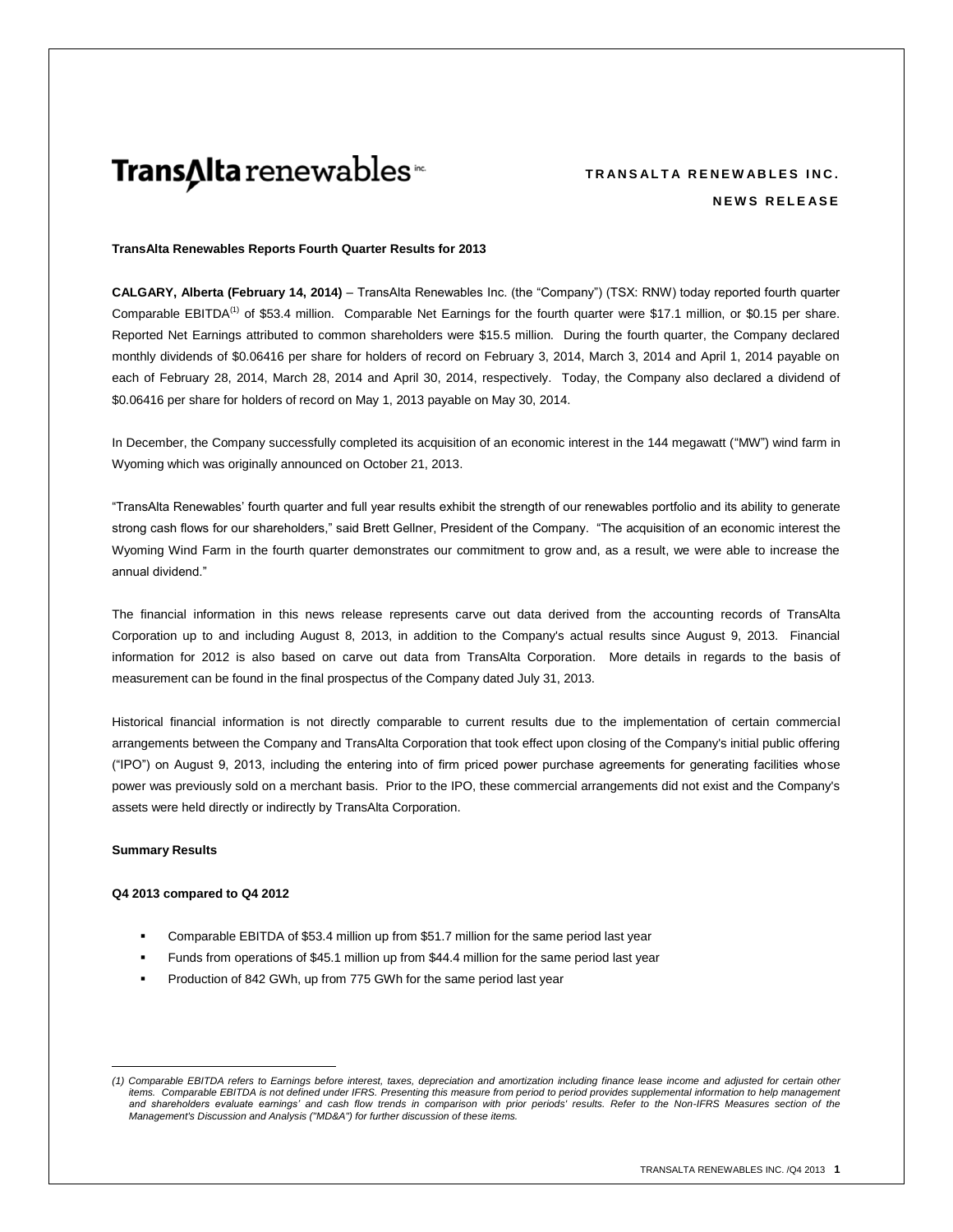#### **Full year 2013 compared to full year 2012**

- Comparable EBITDA of \$184.1 million up from \$159.4 million for the same period last year
- Funds from operations of \$154.0 million up from \$131.1 million for the same period last year
- Production of 2,885 GWh, up from 2,805 GWh for the same period last year

#### **The following table depicts key financial results and statistical operating data:**

#### **Fourth Quarter and Full Year 2013 Highlights**

| In \$CAD thousands, unless<br>otherwise stated      | 3 months ended<br>Dec. 31, 2013 | 3 months ended<br>Dec. 31, 2012 | 12 months ended<br>Dec. 31, 2013 | 12 months ended<br>Dec. 31, 2012 |
|-----------------------------------------------------|---------------------------------|---------------------------------|----------------------------------|----------------------------------|
|                                                     |                                 |                                 |                                  |                                  |
| Production (GWh)                                    | 842                             | 775                             | 2,885                            | 2,805                            |
| Revenue                                             | 69,949                          | 67,344                          | 245,341                          | 219,817                          |
| Net earnings attributable to common<br>shareholders | 15,535                          | 18,522                          | 50,258                           | 32,091                           |
| Comparable EBITDA                                   | 53,425                          | 51,745                          | 184.094                          | 159,383                          |
| Funds from operations <sup>(1)</sup>                | 45,067                          | 44,361                          | 153,957                          | 131,129                          |
| Cash flow from operating activities                 | 37,698                          | 36,571                          | 161,836                          | 116,914                          |
| Cash available for distribution <sup>(1)</sup>      | 40,979                          | 40,644                          | 142,495                          | 120,301                          |
| Comparable earnings <sup>(1)</sup>                  | 17,129                          | 18,532                          | 54,599                           | 39,601                           |
|                                                     |                                 |                                 |                                  |                                  |
| Basic and diluted earnings per<br>common share      | 0.13                            | 0.16                            | 0.44                             | 0.28                             |
| Comparable earnings per share <sup>(1)</sup>        | 0.15                            | 0.16                            | 0.48                             | 0.35                             |
| Funds from operations per share <sup>(1)</sup>      | 0.39                            | 0.39                            | 1.34                             | 1.14                             |
| Cash available for distribution per<br>share $(1)$  | 0.36                            | ۰                               | 1.24                             |                                  |
| Dividends paid per common share                     | 0.18                            | ۰                               | 0.23                             | ٠                                |

TransAlta Renewables is in the process of filing its Annual Information Form, Audited Consolidated Financial Statements and accompanying notes, as well as the MD&A. These documents will be available today through TransAlta Renewables' website at [www.transaltarenewables.com](http://www.transaltarenewables.com/) or through SEDAR a[t www.sedar.com.](http://www.sedar.com/)

A complete copy of TransAlta Renewables' fourth quarter extended news release is available in the Investors Centre section of our website[: www.transaltarenewables.com.](http://www.transaltarenewables.com./)

Note: All financial figures are in Canadian dollars unless noted otherwise.

# **About TransAlta Renewables Inc.**

*TransAlta Renewables owns 28 wind and hydroelectric power generation facilities, having an aggregate installed generating capacity of 1,232 MW, in which it holds a net ownership interest of approximately 1,111 MW. TransAlta Renewables' power generating capacity is among the largest of any publicly-traded renewable independent power producer ("IPP") in Canada, with more wind power generating capacity than any other Canadian publicly-traded IPP. TransAlta Renewables' strategy is focused on* 

 $\overline{a}$ 

*<sup>(1)</sup> Cash available for distribution represents the amount the cash generated from operations by our business, before changes in working capital and after sustaining and productivity capital, distributions to non-controlling interest and scheduled principal repayments of debts. Funds from operations, cash available for distribution, comparable earnings, comparable earnings per share, funds from operations per share, and cash available for distribution per share are not*  defined under IFRS. Presenting these measures from period to period provides supplemental information to help management and shareholders evaluate *earnings' and cash flow trends in comparison with prior periods' results. Refer to the Non-IFRS Measures section of the MD&A for further discussion of these items.*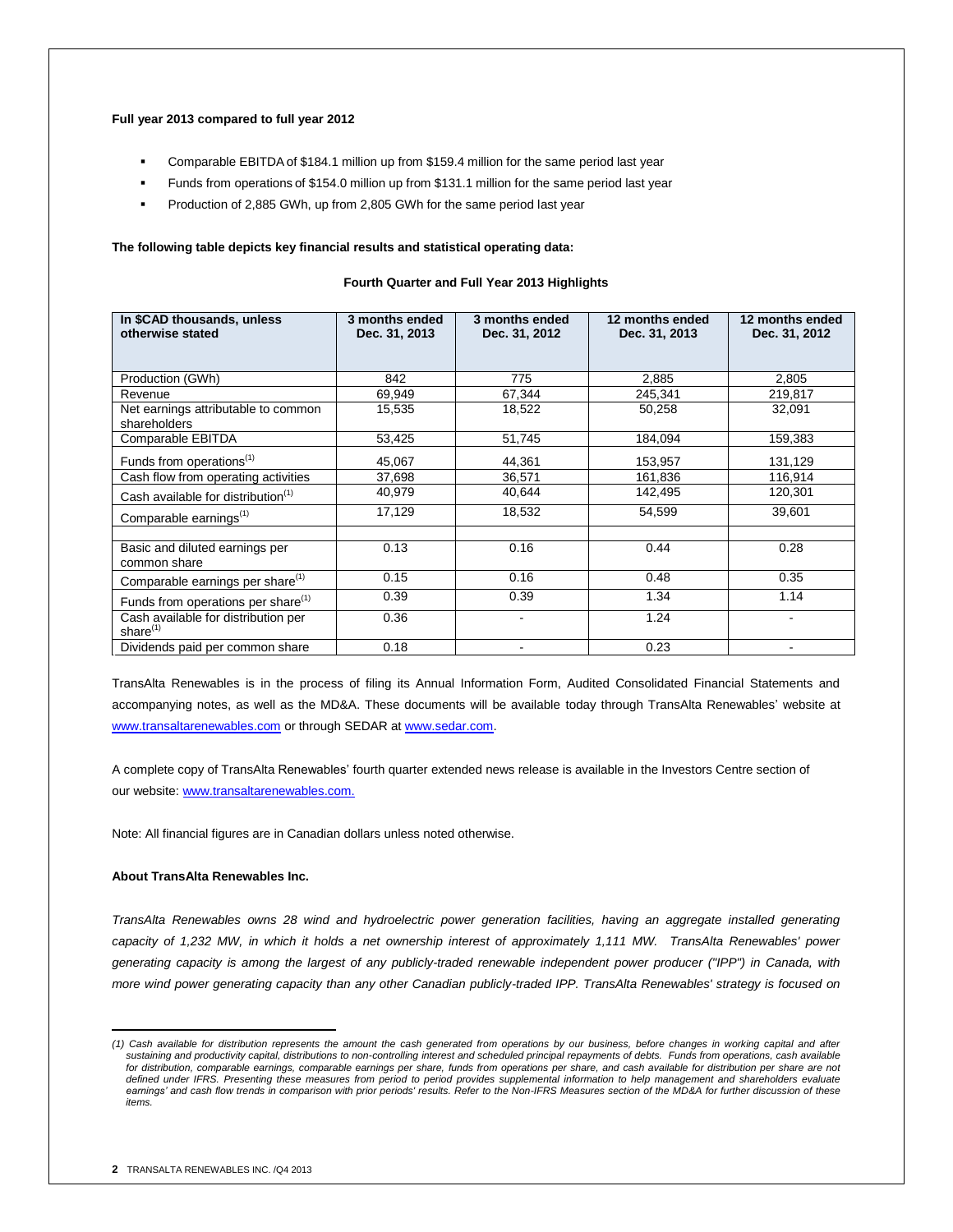*the efficient operation of its portfolio of renewable power generation assets and expanding its asset base through the acquisition of additional renewable power generation facilities in operation or under construction. TransAlta Renewables objective is to (i) create stable, consistent returns for investors through the ownership of contracted renewable power generation assets that provide stable cash flow through long-term power purchase agreements with creditworthy counterparties, including TransAlta; (ii) pursue and capitalize on strategic growth opportunities in the renewable power generation sector; and (iii) pay out a portion of cash available for distribution to the shareholders of TransAlta Renewables on a monthly basis.*

#### **Cautionary Statement Regarding Forward Looking Information**

*This news release may contain forward looking statements, including statements regarding the business and anticipated financial performance of the Company. These forward-looking statements are not historical facts but reflect the Company's current expectations concerning future plans, actions and results. These statements are subject to a number of risks and uncertainties that could cause actual plans, actions and results to differ materially from current expectations including, but not limited to, the ability to successfully obtain regulatory approvals; changes in tax, environmental, and other laws and regulations; competitive factors in the renewable power industry; operational breakdowns, failures, or other disruptions; changes in economic and market conditions; and other risks and uncertainties discussed in the Company's materials filed with the Canadian securities regulatory authorities from time to time and as also set forth in the Company's MD&A and 2014 Annual Information Form. Readers are cautioned not to place undue reliance on these forward-looking statements, which reflect the Company's expectations only as of the date of this news release. The Company disclaims any intention or obligation to update or revise these forward-looking statements, whether as a result of new information, future events or otherwise, except as required by law.* 

#### **Cautionary Statement Regarding use of Non-IFRS Accounting Measures**

*This news release contains references to EBITDA and Funds from Operations which are not generally accepted accounting measures under IFRS and therefore may differ from definitions of EBITDA and Funds from Operations used by other entities. We believe that EBITDA and Funds from Operations are useful supplemental measures that may assist investors in assessing the financial performance and the cash anticipated to be generated by our operating portfolio. Neither EBITDA nor Funds from Operations should be considered as the sole measure of our performance and should not be considered in isolation from, or as a substitute for, analysis of our financial statements prepared in accordance with IFRS. Refer to the Non-IFRS measures section of the MD&A for further explanation.*

Note: All financial figures are in Canadian dollars unless noted otherwise.

For more information:

#### *Investor inquiries: Media inquiries:*

Brent Ward **Stacey Hatcher** Stacey Hatcher Director, Corporate Finance and Investor Relations Senior Corporate Relations Advisor Phone: 1-800-387-3598 in Canada and U.S. Cell: 587-216-2242 Email: *investor\_relations@transalta.com* Toll-free media number: 1-855-255-9184

Alternate local number: 403-267-2540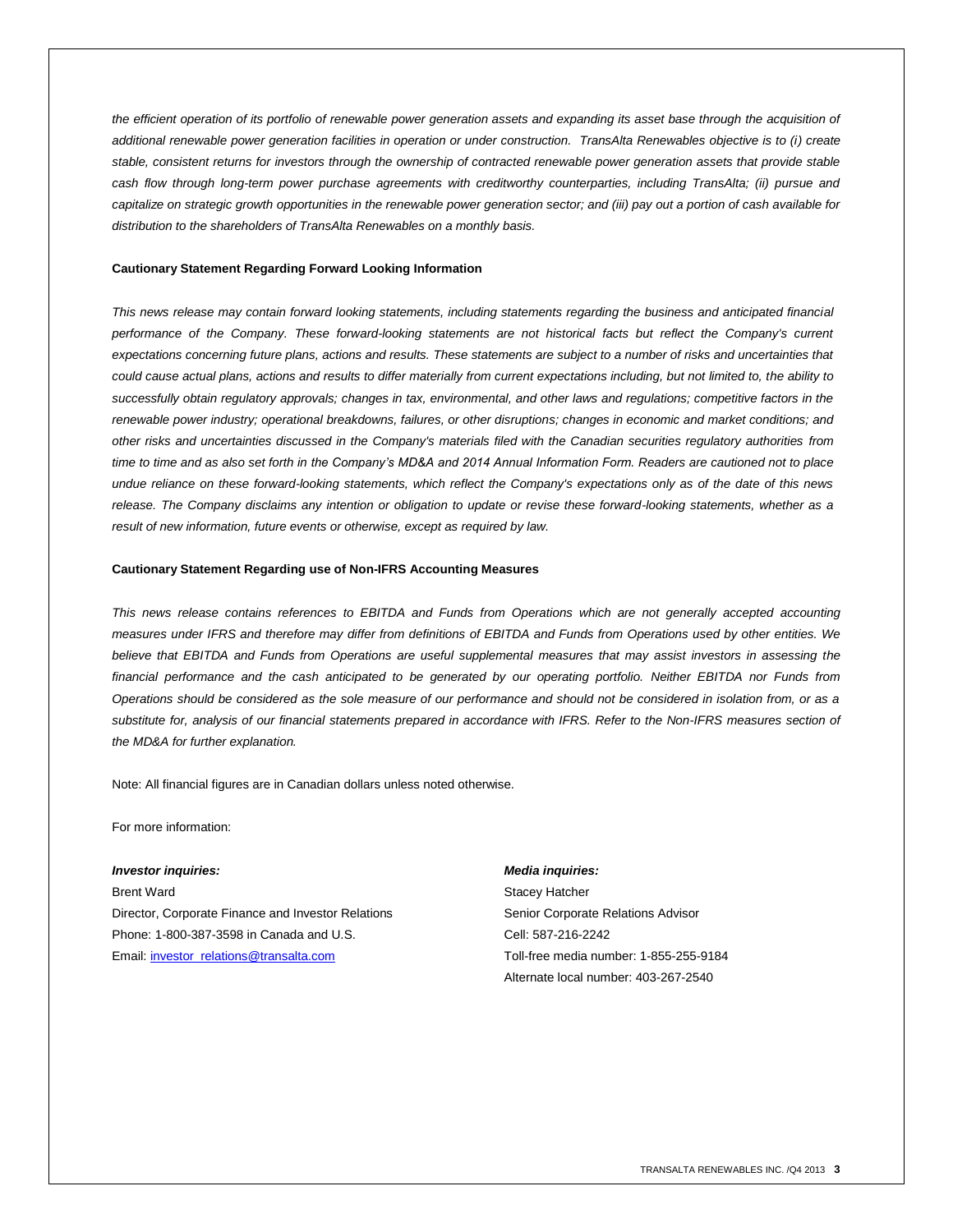# **BASIS OF PRESENTATION**

This news release should be read in conjunction with our 2013 audited consolidated financial statements and 2013 Annual Management's Discussion and Analysis ("MD&A"). In this news release, unless the context otherwise requires, 'we', 'our', 'us', 'TransAlta Renewables', and the 'Corporation' refers to TransAlta Renewables Inc. and 'TransAlta' and the 'Parent' refers to TransAlta Corporation and its subsidiaries. The consolidated financial statements have been prepared in accordance with International Financial Reporting Standards ("IFRS"). All dollar amounts in the tables presented in this news release are in thousands of Canadian dollars unless otherwise noted. Certain financial measures included in this news release do not have a standardized meaning as prescribed by IFRS. These measures may not be comparable to similar measures presented by other issuers and should not be considered in isolation or as a substitute for measures prepared in accordance with IFRS. See the Non-IFRS Measures section of this news release for additional information. Capitalized items not otherwise defined herein have their respective meanings set forth under Glossary of Key Terms. Additional information respecting the Corporation, including our 2014 Annual Information Form ("AIF") for the year ended Dec. 31, 2013, is available on SEDAR at www.sedar.com.

### **FORMATION OF THE CORPORATION**

We incorporated on May 28, 2013 under the Canada Business Corporations Act and have been formed to own a portfolio of renewable power generation facilities. We had no active operations from the date of incorporation until Aug. 9, 2013 when we indirectly acquired 28 wind and hydroelectric ("hydro") generating assets ("Acquired Assets") from TransAlta ("Acquisition") and completed an initial public offering of 22.1 million common shares.

### **RESULTS OF OPERATIONS**

The results of operations are presented on a consolidated basis. Some of the accounting policies require management to make estimates or assumptions that in some cases may relate to matters that are inherently uncertain. Some of the critical accounting policies and estimates include: valuation and useful life of property, plant, and equipment ("PP&E"), decommissioning and restoration provisions, and income taxes. See the "Critical Accounting Judgments and Key Sources of Estimation Uncertainty" section of the audited consolidated financial statements within our 2013 Annual Report for further discussion.

The results of operations for periods prior to the Acquisition on Aug. 9, 2013 have been prepared in accordance with IFRS using consistent accounting policies those outlines in Note 2 of our 2013 audited consolidated financial statements. Historically, financial statements have not been prepared for the Acquired Assets as they had not been operated as a separate business by TransAlta. Accordingly, the results of operations for periods prior to the Acquisition reflect the results of operations for the Acquired Assets in a manner consistent with how TransAlta managed the Acquired Assets and as though the Acquired Assets had been a separate company. All material assets and liabilities specifically identified to the Acquired Assets and all material revenues and expenses specifically attributable to the Acquired Assets and allocations of overhead expenses have been included in the results of operation for periods prior to the Acquisition. These may not necessarily reflect the financial position, results of operations, or cash flows that the Acquired Assets might have had in the past had they existed as a separate business during the periods prior to the Acquisition.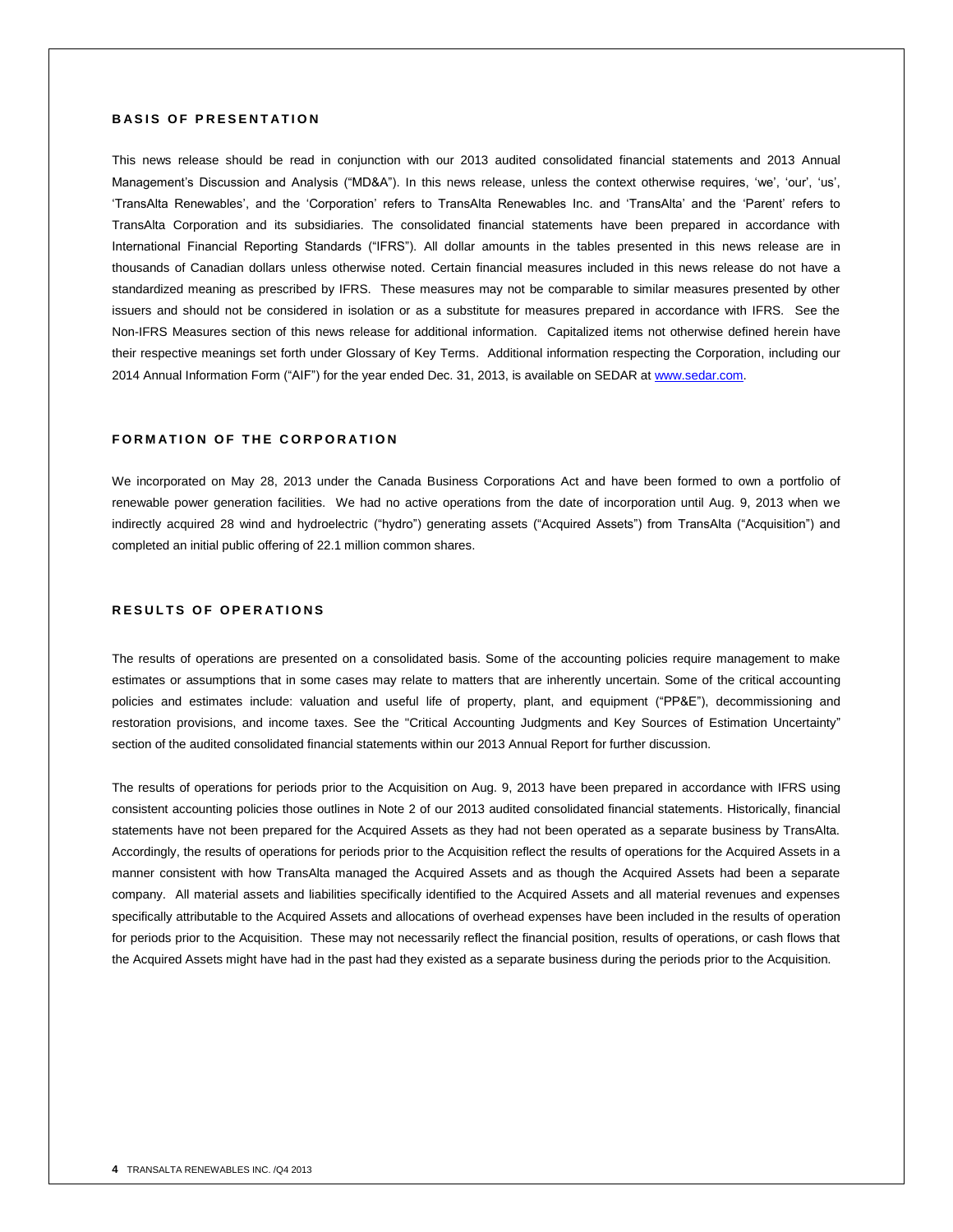### **H I G H L I G H T S**

#### **Fourth Quarter Highlights**

# **Operational Results**

- Gross margins increased \$2.2 million to \$66.1 million quarter over quarter, primarily due to higher wind volumes from the commencement of commercial operations at New Richmond, partially offset by lower hydro volumes, lower prices, and lost wind volumes and revenues due to the impact of the December 2013 extreme weather conditions in Eastern Canada.
- Production increased 67 gigawatt hours ("GWh") to 842 GWh compared to 2012, primarily due to the commencement of commercial operations at New Richmond, partially offset by lower water resources and lost wind volumes due to the impact of the December 2013 extreme weather conditions in Eastern Canada.
- Operations, Maintenance, and Administration ("OM&A") costs increased \$0.7 million to \$11.6 million compared to the same period in 2012, primarily due to the commencement of commercial operations at our New Richmond wind farm.

#### **Financial Highlights**

- Funds from Operations ("FFO") were \$45.1 million compared to \$44.4 million in the prior quarter.
- Comparable Earnings Before Interest, Taxes, Depreciation, and Amortization ("EBITDA") increased \$1.7 million in the quarter to \$53.4 million compared to 2012.
- Comparable earnings were \$17.1 million (\$0.15 per share), down from \$18.5 million (\$0.16 per share) in 2012, primarily due to increases in depreciation and net interest expense.
- Reported net earnings attributable to common shareholders were \$15.3 million (\$0.13 per share), down from \$18.5 million (\$0.16 per share) in 2012. The change is driven by the increase in depreciation expense and net interest expense as well as an increase in non-comparable income tax expense of \$1.6 million related to a change in the provincial income tax rates.

#### **Acquisition of Wind Farm**

On Dec. 20, 2013, we completed the acquisition of an economic interest in a 144 megawatt ("MW") wind farm in Wyoming ("Wyoming Wind Farm") through a subsidiary of TransAlta. The wind farm is fully operational and contracted under a long-term power purchase agreement ("PPA") until 2028 with an investment grade counterparty. Refer to the Significant Events section of this MD&A for further details.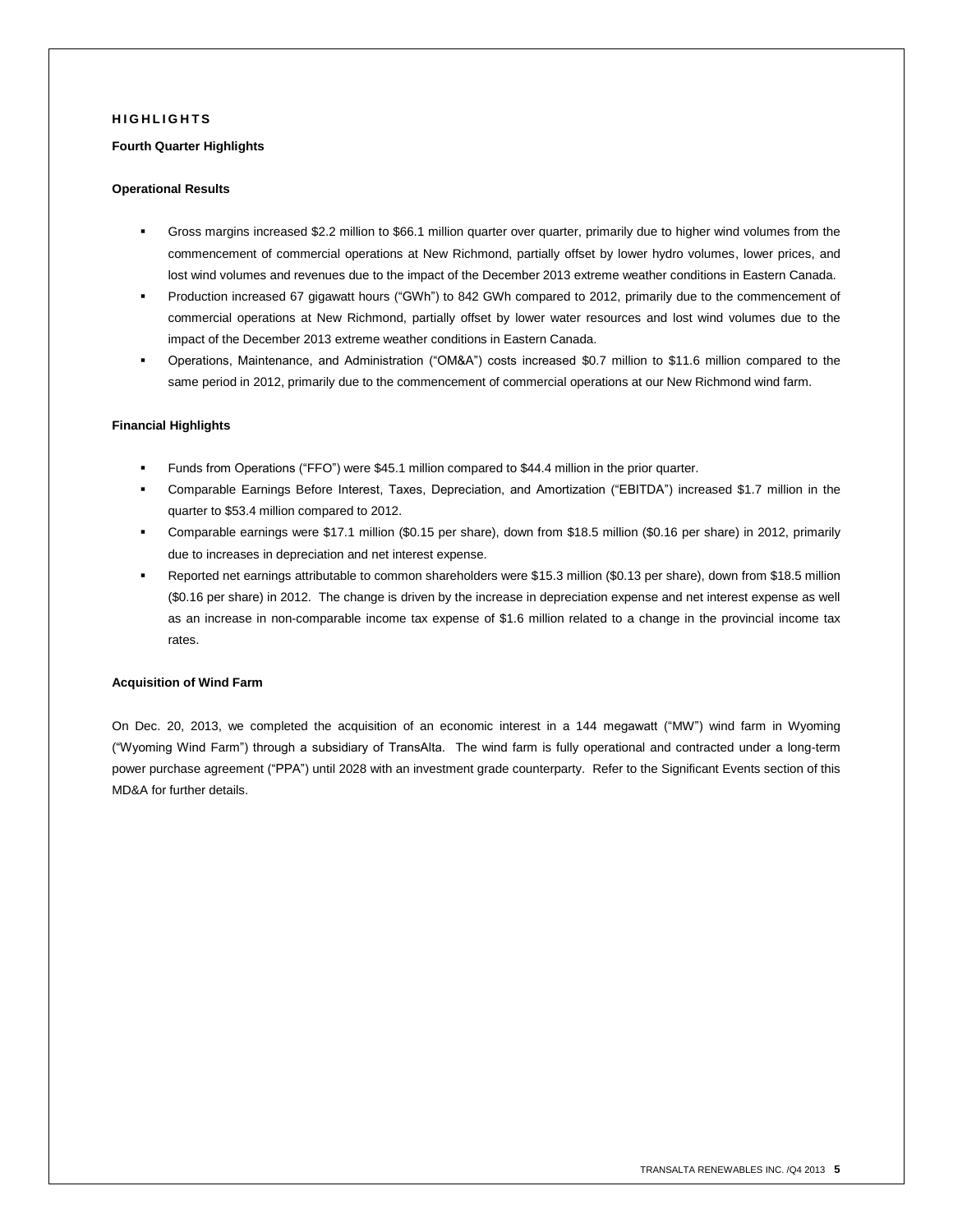# **SUMMARY OF RESULTS**

The following table depicts key consolidated financial results and statistical operating data:<sup>1</sup>

|                                                                 | 3 months ended Dec. 31 |        |               | Year ended Dec. 31 |
|-----------------------------------------------------------------|------------------------|--------|---------------|--------------------|
|                                                                 | 2013                   | 2012   | 2013          | 2012               |
| Production (GWh)                                                | 842                    | 775    | 2,885         | 2,805              |
| Revenues                                                        | 69,949                 | 67,344 | 245,341       | 219,817            |
| Gross margin <sup>(1)</sup>                                     | 66,094                 | 63,883 | 231,632       | 206,703            |
| Operating income <sup>(1)</sup>                                 | 32,666                 | 33,271 | 103,842       | 72,326             |
| Comparable operating income <sup>(2)</sup>                      | 32,666                 | 33,271 | 107,505       | 85,326             |
| Net earnings attributable to common shareholders <sup>(3)</sup> | 15,535                 | 18,522 | 50,258        | 32,091             |
| Net earnings per share attributable to common                   |                        |        |               |                    |
| shareholders, basic and diluted <sup>(3)</sup>                  | 0.13                   | 0.16   | 0.44          | 0.28               |
| Comparable net earnings per share <sup>(2)</sup>                | 0.15                   | 0.16   | 0.48          | 0.35               |
| Comparable EBITDA <sup>(2)</sup>                                | 53,425                 | 51,745 | 184,094       | 159,383            |
| Funds from operations <sup>(2)</sup>                            | 45,067                 | 44,361 | 153,957       | 131,129            |
| Funds from operations per share $^{(2)}$                        | 0.39                   | 0.39   | 1.34          | 1.14               |
| Cash flow from operating activities                             | 37,698                 | 36,571 | 161,836       | 116,914            |
| Cash available for distribution <sup>(2)</sup>                  | 40,979                 | 40,644 | 142,495       | 120,301            |
| Dividends paid per common share <sup>(4)</sup>                  | 0.18                   |        | 0.23          |                    |
| As at                                                           |                        |        | Dec. 31, 2013 | Dec. 31, 2012      |

| As at                       | Dec. 31, 2013 | Dec. 31.<br>2012 |
|-----------------------------|---------------|------------------|
| Total assets                | 2.013.638     | 2.262.716        |
| Total long-term liabilities | 846.299       | 526.356          |
|                             |               |                  |

 *(1) These items are Additional IFRS Measures. Refer to the Additional IFRS Measures section of this MD&A for further discussion of these items.*

<sup>(2)</sup> These items are not defined under IFRS. Presenting these items from period to period provides management and investors with the ability to evaluate<br>earnings trends more readily in comparison with prior periods' results

*<sup>(3)</sup> A non-controlling interest exists in the Kent Hills wind farm which is not presented as a part of net earnings attributable to common shareholders.*

*<sup>(4)</sup> Dividends paid per common share are presented in whole numbers to the nearest two decimals.*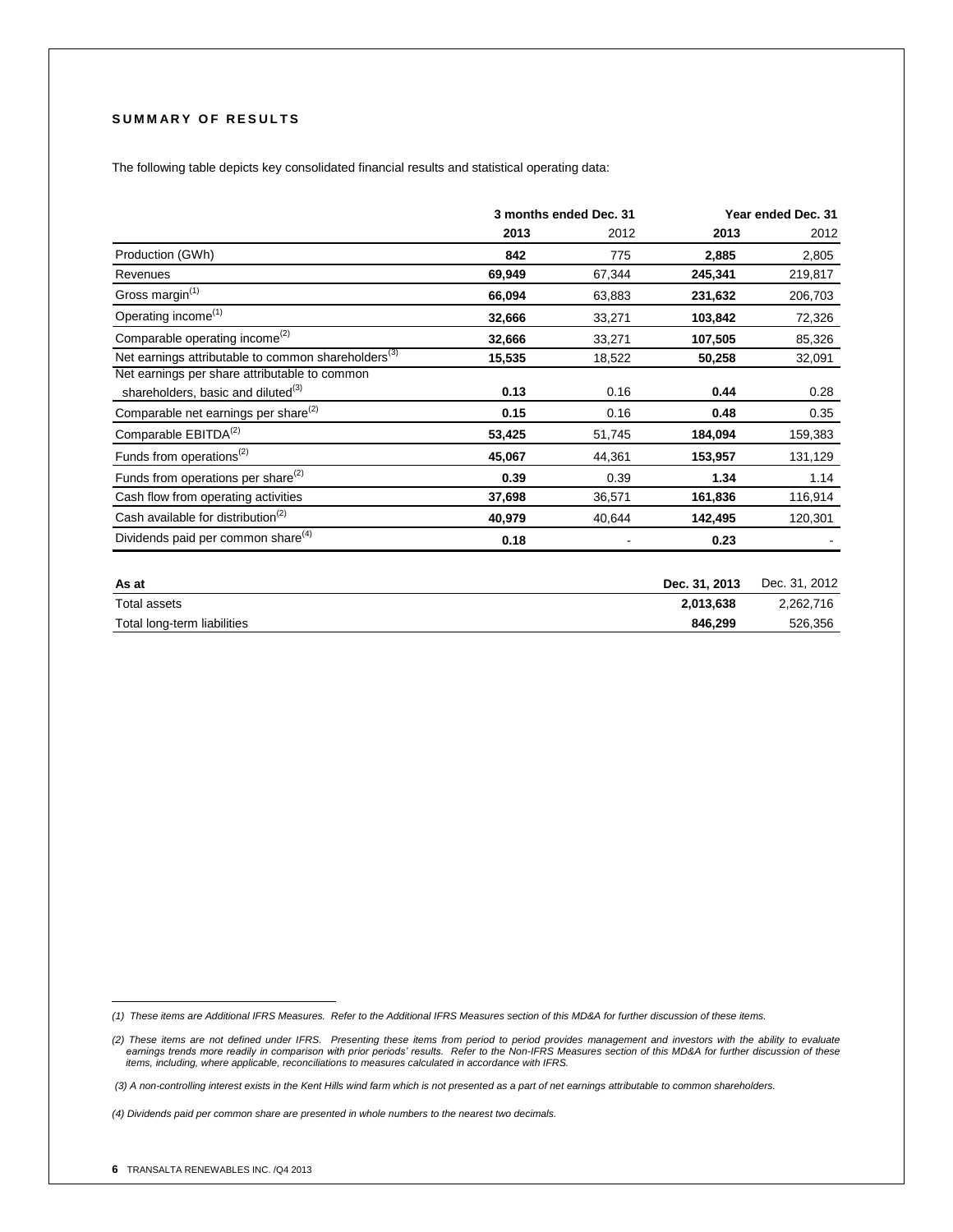# **SIGNIFICANT EVENTS**

# **Acquisition of Economic Interest in Wyoming Wind Farm**

On Dec. 20, 2013, we completed the acquisition of an economic interest in a 144 MW wind farm in Wyoming. The wind farm was purchased by a subsidiary of TransAlta. We acquired the economic interest in the Wyoming Wind Farm through our U.S.\$102.7 million (\$109.7 million) investment in the Class A Preferred Shares of a TransAlta subsidiary ("Wyoming Wind Preferred Shares"). The Class A Preferred Shares effectively transfer all of the free cash flow from the Wyoming Wind Farm to the Corporation, through dividends based on the pre-tax net earnings generated by the wind farm, and return of capital provisions. We funded the acquisition of the economic interest through a U.S.\$102.0 million (\$108.9 million) loan from TransAlta ("Wyoming Wind Acquisition Loan").

TransAlta acquired the wind farm from an affiliate of NextEra Energy Resources, LLC for total cash consideration transferred of U.S.\$102.7 million. The wind farm is fully operational and contracted under a long-term PPA until 2028 with an investment grade counterparty.

The acquisition is the first wind project in the Western United States for the Corporation and for TransAlta and aligns with our strategy of growing our renewables platform. It is expected to be accretive to our cash available for distribution per share by approximately two to three per cent.

# **Ice Storm – Eastern Canada**

In late December 2013, extreme weather conditions impacted our operations in parts of Ontario and Atlantic Canada, causing icing on turbine blades and consequently requiring us to shut down some of the wind turbines. The impact ranged from 7 to12 days of downtime at each of the affected facilities, a total of 25.6 GWh of lost production, and approximately \$2.6 million in total lost revenues. Operations at all impacted sites have returned to normal.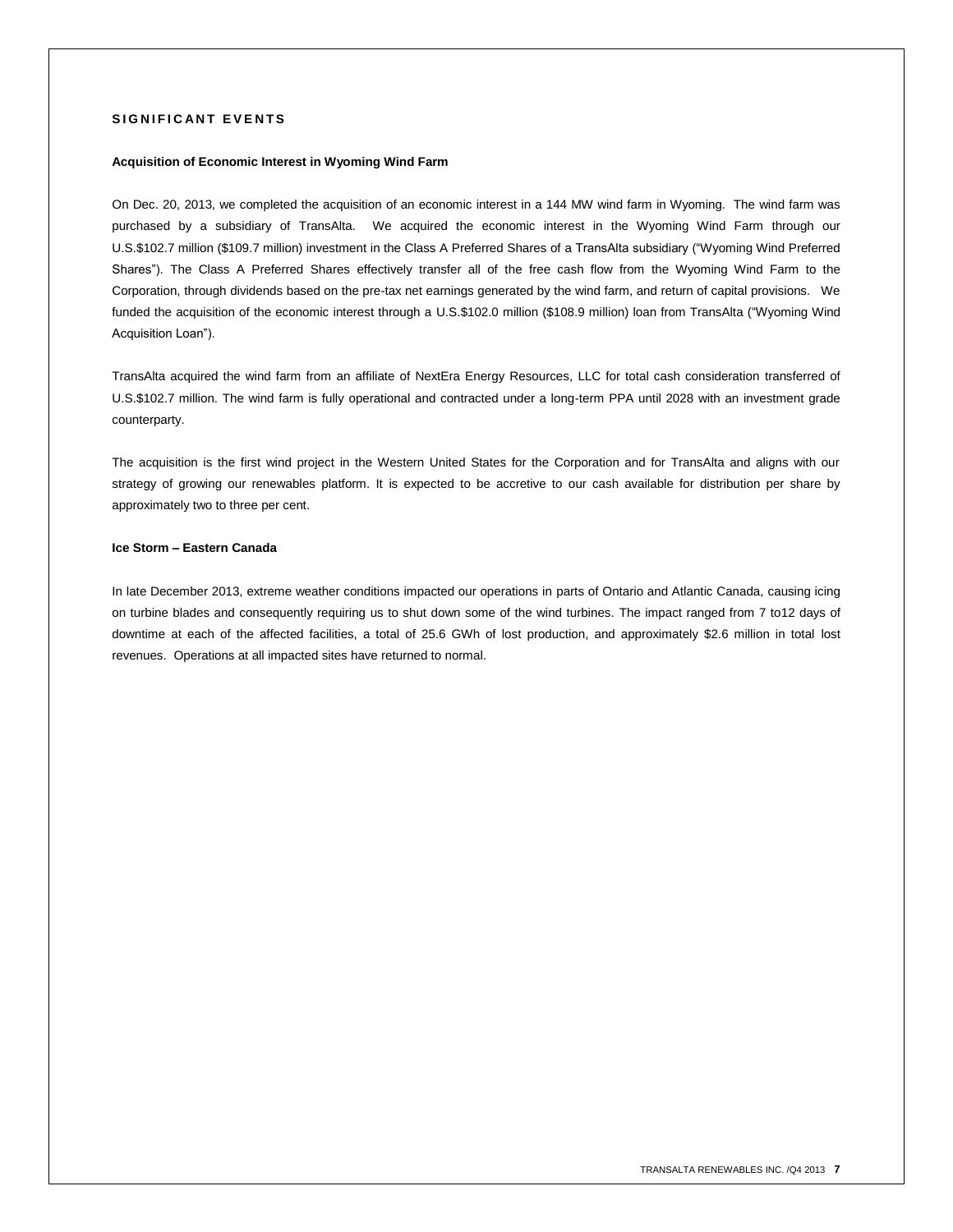**R E S U L T S O F O P E R A T I O N S :** *TransAlta Renewables owns and operates hydro facilities and wind farms in Western and Eastern Canada and holds an economic interest in the 144 MW Wyoming Wind Farm. At Dec. 31, 2013, our generating assets had 1,232 MW of gross generating capacity(1) in operation (1,111 MW net ownership interest).* 

The results of operations are as follows:

|                                             | 3 months ended Dec. 31 |        | Year ended Dec. 31 |         |
|---------------------------------------------|------------------------|--------|--------------------|---------|
|                                             | 2013                   | 2012   | 2013               | 2012    |
| Revenues                                    | 56,180                 | 59,140 | 200,822            | 189,504 |
| Government incentives                       | 6,472                  | 6,794  | 22,019             | 23,369  |
| Lease revenue $^{(2)}$                      | 7,297                  | 1,410  | 22,500             | 6,944   |
| <b>Total revenue</b>                        | 69,949                 | 67,344 | 245,341            | 219,817 |
| Royalties and other                         | 3,855                  | 3,461  | 13,709             | 13,114  |
| Comparable gross margin <sup>(3)</sup>      | 66,094                 | 63,883 | 231,632            | 206,703 |
| Operations, maintenance, and administration | 11,637                 | 10,927 | 40,963             | 40,828  |
| Taxes, other than income taxes              | 1,032                  | 1,211  | 6,575              | 6,492   |
| Comparable EBITDA <sup>(3)</sup>            | 53,425                 | 51,745 | 184.094            | 159,383 |
| Depreciation and amortization               | 20,759                 | 18,474 | 76,589             | 74,057  |
| Comparable operating income <sup>(3)</sup>  | 32,666                 | 33,271 | 107,505            | 85,326  |
| Production (GWh) <sup>(4)</sup>             | 842                    | 775    | 2,885              | 2,805   |
| Installed capacity (GWh) <sup>(4)</sup>     | 2,455                  | 2,307  | 9,741              | 9,170   |

Comparable gross margin for the three months ended Dec. 31, 2013 increased by \$2.2 million compared to the same periods in 2012, primarily due to higher wind volumes from the commencement of commercial operations at New Richmond, partially offset by lower hydro volumes, lower prices, and lost wind volumes and revenues due to the impact of the December 2013 extreme weather conditions in Eastern Canada.

For the year ended Dec. 31, 2013 comparable gross margin increased by \$24.9 million compared to 2012, primarily due to higher wind volumes from the commencement of commercial operations at New Richmond and higher prices, partially offset by lower hydro volumes and lost wind volumes and revenues due to the impact of the December 2013 extreme weather conditions in Eastern Canada.

OM&A expense for the three months ended Dec. 31, 2013 increased \$0.7 million compared to the same period in 2012, primarily due to the commencement of commercial operations at our New Richmond wind farm.

Depreciation and amortization expense for the three months and year ended Dec. 31, 2013 increased \$2.3 million and \$2.5 million, respectively, compared to the same periods in 2012, primarily due to the commencement of commercial operations at New Richmond, partially offset by a lower depreciable asset base.

 $\overline{a}$ 

*<sup>(1)</sup> We measure capacity as net maximum capacity (see Glossary of Key Terms for definition of this and other key terms), which is consistent with industry standards. Capacity figures represent capacity owned and in operation unless otherwise stated.*

*<sup>(2)</sup> Under IFRS the agreements for the sale of electrical energy for the Akolkolex, Bone Creek and New Richmond facilities are considered operating leases. Accordingly, revenues earned for sale of electrical energy produced by these facilities are reported as lease revenue.*

*<sup>(3)</sup> Comparable figures are not defined under IFRS. Refer to the Non-IFRS Measures section of this MD&A for further discussion of these items, including, where applicable, reconciliations to net earnings attributable to common shareholders and cash flow from operating activities.*

*<sup>(4)</sup> Production and installed capacity do not include results from our economic interest in the Wyoming Wind Farm.*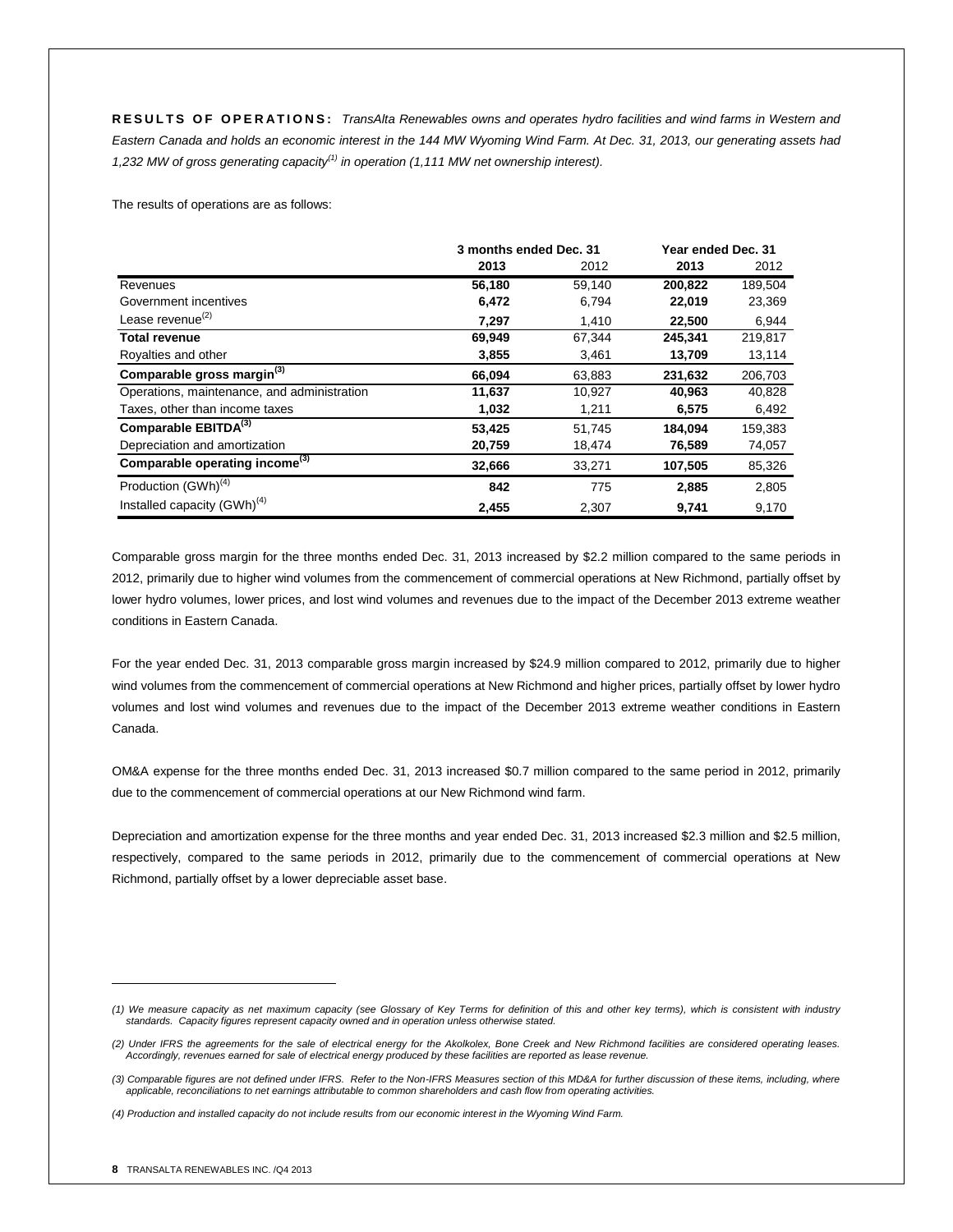# **Production and Gross Margins**

| 3 months ended Dec. 31, 2013 | Installed<br>(GWh) | Production<br>(GWh) | <b>Revenues</b> | <b>Rovalties</b><br>and other | Gross margin | <b>Revenues per</b><br>produced<br>$MWh^{(1)}$ | <b>Royalties and</b><br>other per<br>produced MWh <sup>(1)</sup> | Gross margin per<br>produced MWh <sup>(1)</sup> |
|------------------------------|--------------------|---------------------|-----------------|-------------------------------|--------------|------------------------------------------------|------------------------------------------------------------------|-------------------------------------------------|
| Western Canada wind          | 921                | 351                 | 21.028          | 1,477                         | 19.551       | 59.91                                          | 4.21                                                             | 55.69                                           |
| Eastern Canada wind          | 1,302              | 441                 | 45.325          | 2,009                         | 43,316       | 102.78                                         | 4.56                                                             | 98.21                                           |
| Hydro                        | 232                | 50                  | 3.596           | 369                           | 3.227        | 71.92                                          | 7.38                                                             | 64.54                                           |
|                              | 2.455              | 842                 | 69,949          | 3,855                         | 66.094       | 83.07                                          | 4.58                                                             | 78.48                                           |

| 3 months ended Dec. 31, 2012 | Installed (GWh) | Production<br>(GWh) | Revenues | Royalties<br>and other |        | Revenues per<br>Gross margin produced MWh <sup>(1)</sup> | Rovalties and other<br>per produced<br>$MWh^{(1)}$ | Gross margin per<br>produced MWh <sup>(1)</sup> |
|------------------------------|-----------------|---------------------|----------|------------------------|--------|----------------------------------------------------------|----------------------------------------------------|-------------------------------------------------|
| Western Canada wind          | 921             | 323                 | 23.013   | 771                    | 22.242 | 71.25                                                    | 2.39                                               | 68.86                                           |
| Eastern Canada wind          | 1.154           | 378                 | 38,078   | 2,352                  | 35.726 | 100.74                                                   | 6.22                                               | 94.52                                           |
| Hydro                        | 232             | 74                  | 5,358    | 338                    | 5.020  | 72.41                                                    | 4.57                                               | 67.84                                           |
| <b>Biomass</b>               |                 |                     | 895      |                        | 895    |                                                          | ٠                                                  |                                                 |
|                              | 2.307           | 775                 | 67.344   | 3.461                  | 63.883 | 86.90                                                    | 4.47                                               | 82.43                                           |

| Year ended Dec. 31, 2013 | Installed<br>(GWh) | Production<br>(GWh) | <b>Revenues</b> | <b>Rovalties</b><br>and other | Gross margin | <b>Revenues per</b><br>produced<br>$MWh^{(1)}$ | <b>Rovalties and</b><br>other per<br>produced MWh <sup>(1)</sup> | Gross margin per<br>produced MWh <sup>(1)</sup> |
|--------------------------|--------------------|---------------------|-----------------|-------------------------------|--------------|------------------------------------------------|------------------------------------------------------------------|-------------------------------------------------|
| Western Canada wind      | 3.653              | 1.090               | 72.635          | 5,447                         | 67.188       | 66.64                                          | 5.00                                                             | 61.64                                           |
| Eastern Canada wind      | 5.168              | 1,428               | 145.613         | 6,431                         | 139.182      | 101.97                                         | 4.50                                                             | 97.47                                           |
| Hydro                    | 920                | 367                 | 27.093          | 1.831                         | 25.262       | 73.82                                          | 4.99                                                             | 68.83                                           |
|                          | 9,741              | 2.885               | 245.341         | 13.709                        | 231.632      | 85.04                                          | 4.75                                                             | 80.29                                           |

| Year ended Dec. 31, 2012 | Installed (GWh) | Production<br>(GWh) | Revenues | Rovalties<br>and other |         | Revenues per<br>Gross margin produced MWh <sup>(1)</sup> | Rovalties and other<br>per produced<br>MWh <sup>(1)</sup> | Gross margin per<br>produced MWh <sup>(1)</sup> |
|--------------------------|-----------------|---------------------|----------|------------------------|---------|----------------------------------------------------------|-----------------------------------------------------------|-------------------------------------------------|
| Western Canada wind      | 3.663           | 1.121               | 63.247   | 4.376                  | 58.871  | 56.42                                                    | 3.90                                                      | 52.52                                           |
| Eastern Canada wind      | 4.585           | 1.301               | 129.796  | 7.012                  | 122.784 | 99.77                                                    | 5.39                                                      | 94.38                                           |
| Hydro                    | 922             | 383                 | 25.879   | 1.726                  | 24.153  | 67.57                                                    | 4.51                                                      | 63.06                                           |
| <b>Biomass</b>           |                 | ۰                   | 895      |                        | 895     |                                                          |                                                           |                                                 |
|                          | 9.170           | 2.805               | 219.817  | 13.114                 | 206.703 | 78.37                                                    | 4.68                                                      | 73.69                                           |

*Western Canada Wind*

Our Western Canada assets consist of 10 wind facilities with a total gross generating capacity of 491 MW (418 MW net ownership interest).

Production for the three months ended Dec. 31, 2013 increased 28 GWh compared to the same periods in 2012 primarily due to higher wind volumes.

Production for the year ended Dec. 31, 2013 decreased 31 GWh compared to 2012 primarily due to lower wind volumes.

Gross margin for the three months ended Dec. 31, 2013 decreased \$2.7 million compared to the same period in 2012, primarily due to lower overall prices in 2013 and higher royalties and transmission costs, partially offset by higher wind volumes.

For the year ended Dec. 31, 2013, gross margin increased \$8.3 million compared to 2012, primarily due to higher merchant prices prior to entering into the TransAlta PPAs, partially offset by higher royalties and transmission costs at other facilities and lower wind volumes.

*\_\_\_\_\_\_\_\_\_\_\_\_\_\_\_\_\_\_\_\_\_\_\_\_\_\_\_\_\_\_\_\_*

*<sup>(1)</sup> The amounts per MWh are presented in whole dollars to the nearest two decimals.*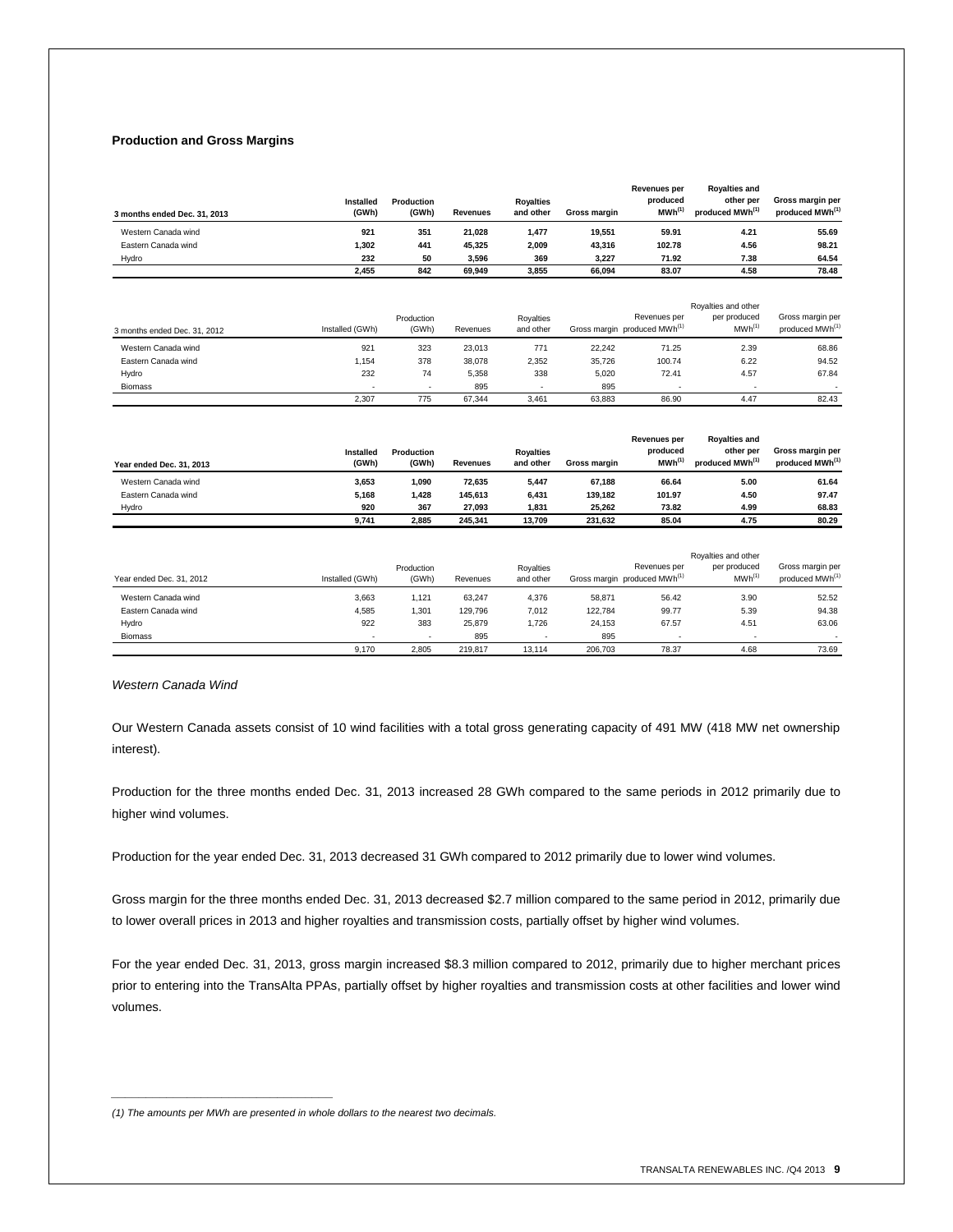# *Eastern Canada Wind*

Our Eastern Canada assets consist of 6 wind facilities with a total gross generating capacity of 616 MW (591 MW net ownership interest).

Production for the three months and year ended Dec. 31, 2013 increased 63 GWh and 127 GWh, respectively, compared to the same periods in 2012, primarily due to the commencement of commercial operations at New Richmond in March 2013.

For the three months and year ended Dec. 31, 2013, gross margin increased \$7.6 million and \$16.4 million, respectively, compared to the same periods in 2012, primarily due to the commencement of commercial operations at New Richmond in March 2013 and lower royalties and transmission costs at other facilities.

#### *Hydro*

Our Hydro assets consist of 12 facilities with a total gross generating capacity of 127 MW (105 MW net ownership interest).

Although four of our hydro facilities are located in Sothern Alberta, they are not located on waterways that were affected by the severe flooding in the summer of 2013. Accordingly, our operations were not impacted.

Production for the three months and year ended Dec. 31, 2013 decreased 24 GWh and 16 GWh, respectively, compared to the same periods in 2012, primarily due to lower water resources in Western Canada, partially offset by lower unplanned outages.

Gross margin for the three months ended Dec. 31, 2013 decreased \$1.8 million compared to the same period in 2012, primarily due to lower water resources in Western Canada and lower prices.

For the year ended Dec. 31, 2013, gross margin increased \$1.1 million compared to 2012, primarily due to higher average prices, partiality offset by lower water resources in Western Canada.

#### **Economic Interest in Wyoming Wind Farm**

We have an economic interest in the 144 MW Wyoming Wind Farm which is fully operational and contracted under a long-term PPA until 2028 with an investment grade counterparty. As we have an economic interest, and not direct ownership, the operational results of the Wyoming Wind Farm will not be consolidated into our results, however, the dividends we receive on our Wyoming Wind Preferred Shares will be included in our consolidated results, and are based on the pre-tax net earnings from the Wyoming Wind Farm. Refer to the Significant Events section of this MD&A for further details.

For the period Dec. 20 to Dec. 31, 2013 production from the Wyoming Wind Farm was 24 GWh.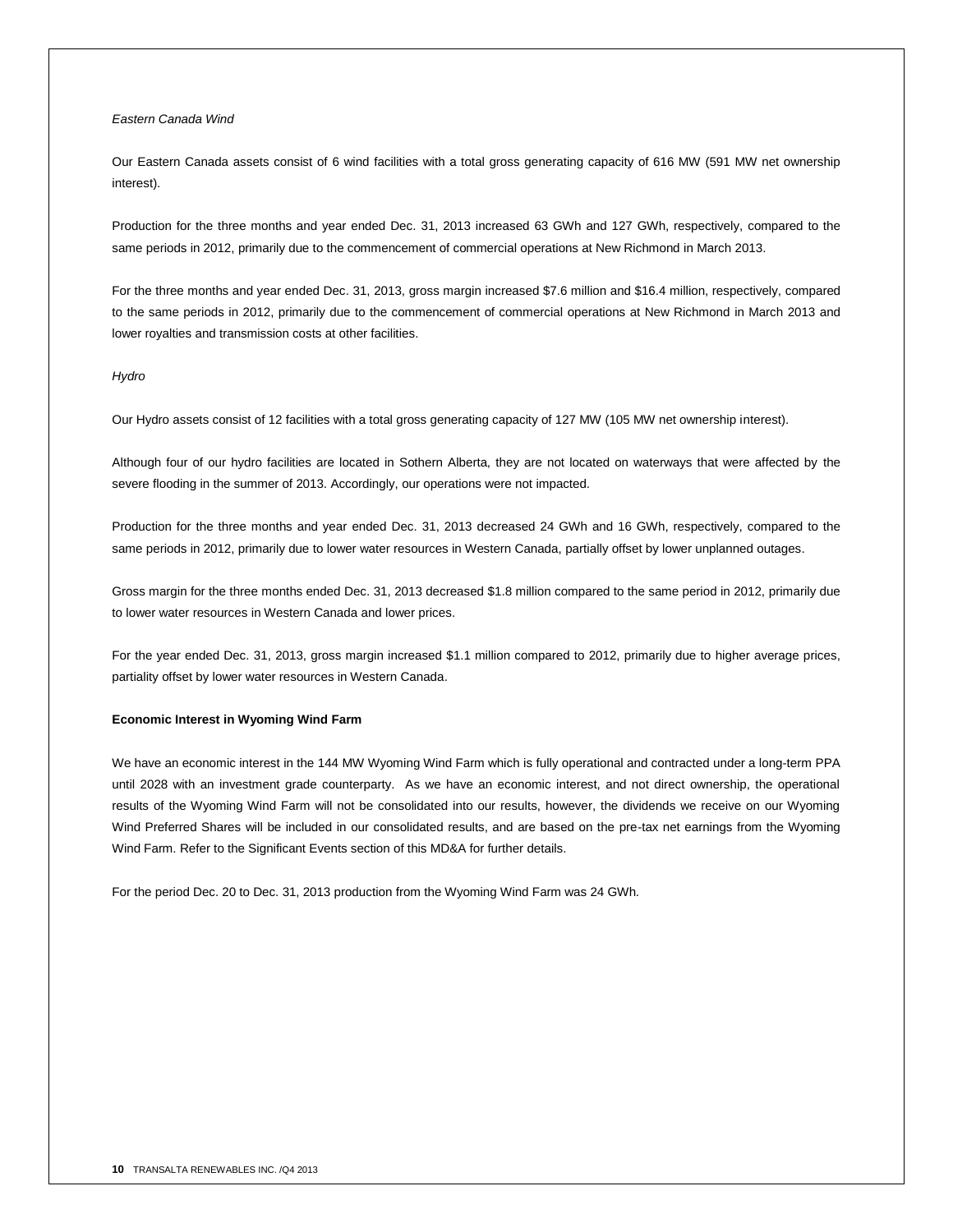# **NET INTEREST EXPENSE**

The components of net interest expense are shown below:

|                                                                      | 3 months ended Dec. 31 |          |          | Year ended Dec. 31 |
|----------------------------------------------------------------------|------------------------|----------|----------|--------------------|
|                                                                      | 2013                   | 2012     | 2013     | 2012               |
| Interest on debt                                                     | 8,157                  | 8.244    | 29.436   | 27,606             |
| Interest on letters of credit and guarantees<br>pledged by TransAlta | 14                     | 1.055    | 2,297    | 4,156              |
| Capitalized interest                                                 | -                      | (2, 213) | (2, 147) | (4,621)            |
| Interest income                                                      | (4)                    | (34)     | (15)     | (42)               |
| Interest expense                                                     | 8,167                  | 7,052    | 29,571   | 27,099             |
| Accretion of provisions                                              | 208                    | 183      | 848      | 730                |
| Net interest expense                                                 | 8,375                  | 7,235    | 30.419   | 27.829             |

The change in net interest expense for the three months and year ended Dec. 31, 2013, compared to the same periods in 2012, is shown below:

|                                                                           | 3 months ended | Year ended |  |
|---------------------------------------------------------------------------|----------------|------------|--|
|                                                                           | Dec. 31        | Dec. 31    |  |
| Net interest expense, 2012                                                | 7,235          | 27,829     |  |
| Higher interest on Amortizing Term Loan                                   | 2,149          | 3,311      |  |
| Lower capitalized interest                                                | 2,213          | 2,474      |  |
| Higher accretion                                                          | 25             | 118        |  |
| Unfavourable foreign exchange impacts                                     | 22             | 50         |  |
| Lower interest income                                                     | 30             | 27         |  |
| Other                                                                     | 14             | 3          |  |
| Lower interest on letters of credit and guarantees                        | (1,041)        | (1,859)    |  |
| Lower interest charged from TransAlta for capital projects                | (2,213)        | (1,400)    |  |
| Lower financing costs                                                     | (59)           | (67)       |  |
| Higher interest income from resolution of certain outstanding tax matters |                | (42)       |  |
| Lower debt levels                                                         |                | (25)       |  |
| Net interest expense, 2013                                                | 8,375          | 30,419     |  |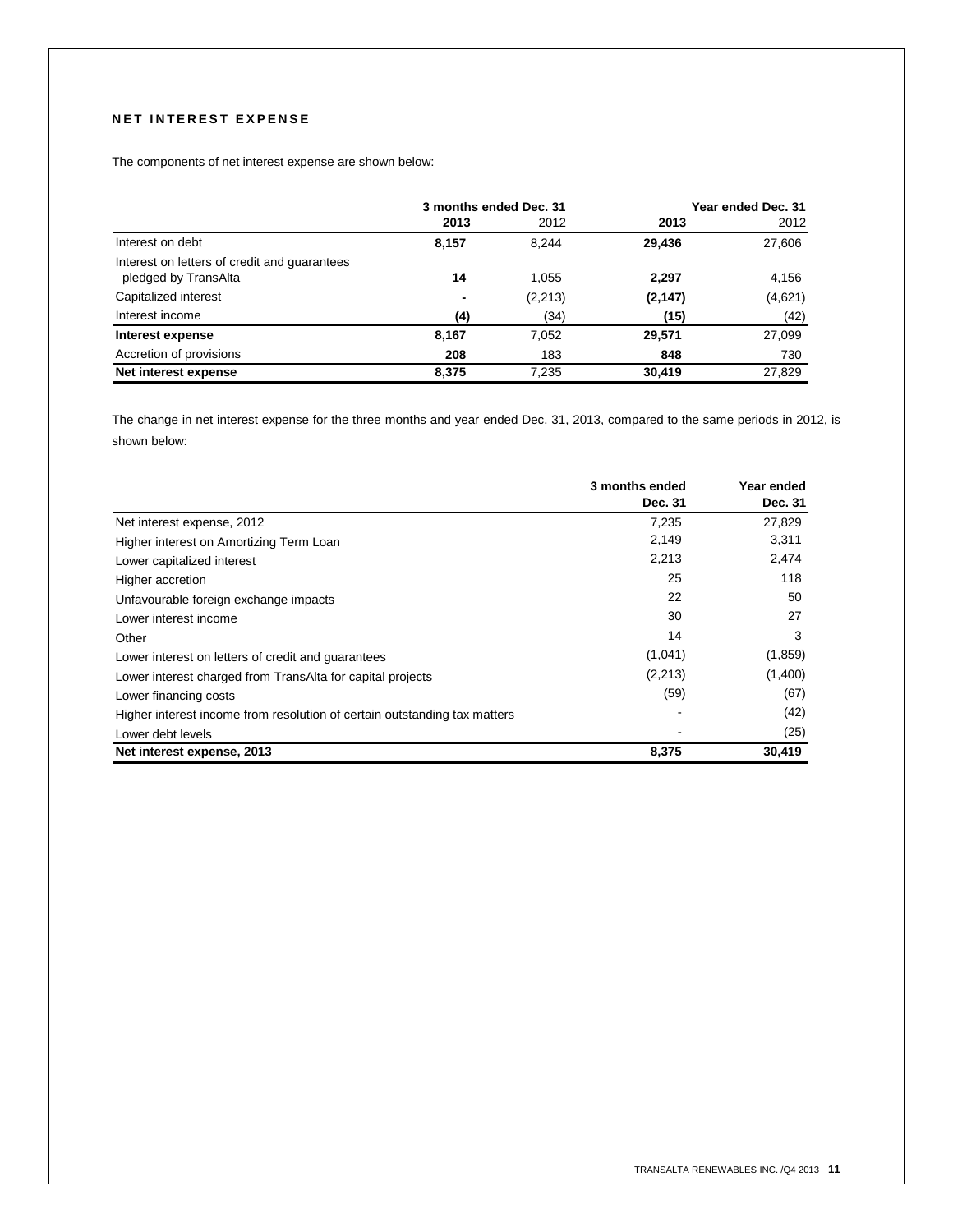# **I N C O M E T A X E S**

A reconciliation of income taxes and effective tax rates on earnings excluding non-comparable items is presented below:

|                                                                 | 3 months ended Dec. 31 |        |         | Year ended Dec. 31 |
|-----------------------------------------------------------------|------------------------|--------|---------|--------------------|
|                                                                 | 2013                   | 2012   | 2013    | 2012               |
| Earnings before income taxes                                    | 24,247                 | 25,655 | 72,710  | 48,329             |
| Income attributable to non-controlling interest                 | (805)                  | (891)  | (2,617) | (2,653)            |
| Asset impairment charges                                        |                        |        | 3,663   | 13,000             |
| Gain on sale of assets                                          |                        | 13     |         | (2,987)            |
| Earnings attributable to common shareholders                    |                        |        |         |                    |
| excluding non-comparable items subject to tax                   | 23,442                 | 24,777 | 73,756  | 55,689             |
| Income tax expense                                              | 7,907                  | 6,242  | 19,835  | 13,585             |
| Income tax recovery related to asset impairment charges         |                        |        | 916     | 3,250              |
| Income tax (expense) recovery related to gain on sale of assets |                        | 3      |         | (747)              |
| Income tax expense related to changes in corporate              | (1,594)                |        | (1,594) |                    |
| income tax rates $(1)$                                          |                        |        |         |                    |
| Income tax expense excluding non-comparable items               | 6,313                  | 6,245  | 19,157  | 16,088             |
| Effective tax rate on earnings attributable to common           |                        |        |         |                    |
| shareholders excluding non-comparable items (%)                 | 27                     | 25     | 26      | 29                 |

*(1) Impact of rate changes on future income taxes*

The income tax expense excluding non-comparable items for the three months ended Dec. 31, 2013 increased compared to the same period 2012 due to the effect of certain prior year tax adjustments that do not fluctuate with earnings and an increase in provincial tax rates.

The income tax expense excluding non-comparable items for the year ended Dec. 31, 2013 increased compared to 2012 due to higher comparable earnings, the effect of certain prior year tax adjustments that do not fluctuate with earnings, and an increase in provincial tax rates.

The effective tax rate on earnings attributable to common shareholders excluding non-comparable items for the three months ended Dec. 31, 2013 increased compared to the same period in 2012 due to an increase in provincial tax rates.

For the year ended Dec. 31, 2013, the effective tax rate on earnings attributable to common shareholders excluding non-comparable items decreased compared to 2012 due to the effect of certain prior year tax adjustments that do not fluctuate with earnings.

# **N O N - C O N T R O L L I N G I N T E R E S T**

Natural Forces Technologies Inc. owns a 17 per cent interest in the Kent Hills 1 and 2 wind farms, which have 150 MW of gross generating capacity.

Net earnings attributable to the non-controlling interest for the three months and year ended Dec. 31, 2013 were comparable to the same periods in 2012.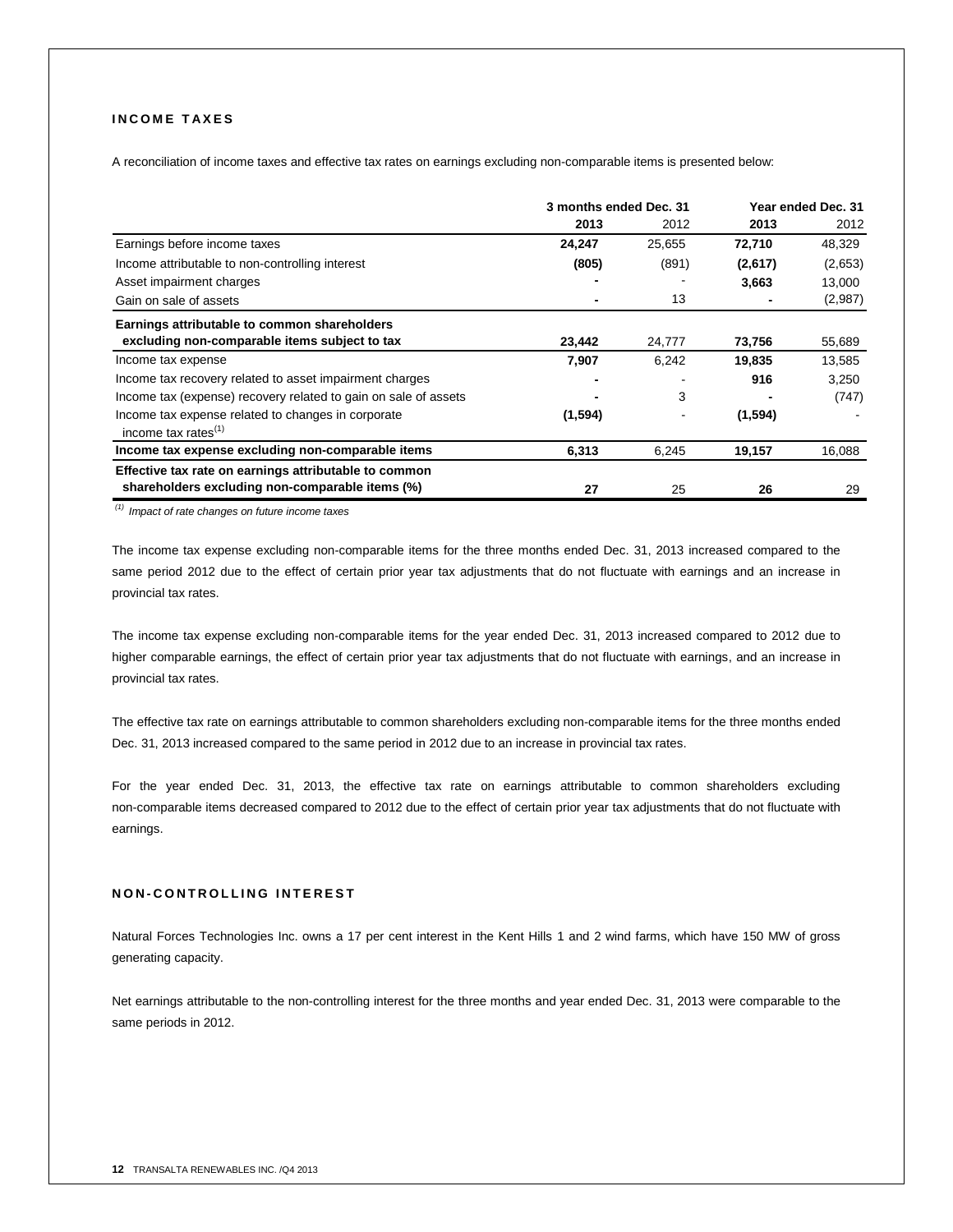# STATEMENTS OF CASH FLOWS

The following charts highlight significant changes in the Condensed Consolidated Statements of Cash Flows for the three months and year ended Dec. 31, 2013 compared to the same periods in 2012:

| 3 months ended Dec. 31                            | 2013       |       | 2012 Primary factors explaining change                                                                                                                                                                                                                                                                                                                                                                                                                            |
|---------------------------------------------------|------------|-------|-------------------------------------------------------------------------------------------------------------------------------------------------------------------------------------------------------------------------------------------------------------------------------------------------------------------------------------------------------------------------------------------------------------------------------------------------------------------|
| Cash and cash equivalents, beginning<br>of period | 6,600      | 2,329 |                                                                                                                                                                                                                                                                                                                                                                                                                                                                   |
| Provided by (used in):                            |            |       |                                                                                                                                                                                                                                                                                                                                                                                                                                                                   |
| Operating activities                              | 37,698     |       | 36,571 Higher cash earnings of \$0.7 million and favourable<br>changes in working capital of \$0.4 million                                                                                                                                                                                                                                                                                                                                                        |
| Investing activities                              | (112, 356) |       | (42,642) Investment in Wyoming Wind Preferred Shares for<br>\$109.7 million and an unfavourable change in non-<br>cash operating working capital balances of \$11.9<br>million, offset by a decrease in additions to PP&E of<br>\$53.7 million                                                                                                                                                                                                                    |
| <b>Financing activities</b>                       | 86,423     |       | 6,947 Issuance of long-term debt of \$109.9 million, primarily<br>offset by an increase in dividends paid of \$21.5 million<br>and repayment of net parental investment and other<br>related party amounts of \$8.4 million                                                                                                                                                                                                                                       |
| Cash and cash equivalents, net of bank overdraft, |            |       |                                                                                                                                                                                                                                                                                                                                                                                                                                                                   |
| end of period                                     | 18,365     | 3,205 |                                                                                                                                                                                                                                                                                                                                                                                                                                                                   |
|                                                   |            |       |                                                                                                                                                                                                                                                                                                                                                                                                                                                                   |
| Year ended Dec. 31                                | 2013       |       | 2012 Primary factors explaining change                                                                                                                                                                                                                                                                                                                                                                                                                            |
| Cash and cash equivalents, beginning<br>of year   | 3,205      | 3,990 |                                                                                                                                                                                                                                                                                                                                                                                                                                                                   |
| Provided by (used in):                            |            |       |                                                                                                                                                                                                                                                                                                                                                                                                                                                                   |
| Operating activities                              | 161,836    |       | 116,914 Higher cash earnings of \$22.1 million and favourable<br>changes in working capital of \$22.9 million                                                                                                                                                                                                                                                                                                                                                     |
| Investing activities                              | (167, 044) |       | (156,554) Investment in Wyoming Wind Farm Preferred Shares<br>for \$109.7 million and an unfavourable change in non-<br>cash operating working capital balances of \$24.8<br>million, partially offset by a decrease in additions to<br>PP&E of \$118.6 million and an increase in realized risk<br>management gains of \$5.4 million                                                                                                                             |
| Financing activities                              | 20,368     |       | 38,855 Increase in repayment of closing note and partial<br>repayment of acquisition note of \$208.0 million,<br>increase in repayment of net parental investment and<br>other related party amounts of \$100.3 million, and an<br>increase in dividends paid on common shares of \$26.9<br>million, partially offset by an increase in net proceeds<br>on issuance of common shares of \$206.9 million and<br>the issuance of long-term debt for \$108.9 million |
|                                                   |            |       |                                                                                                                                                                                                                                                                                                                                                                                                                                                                   |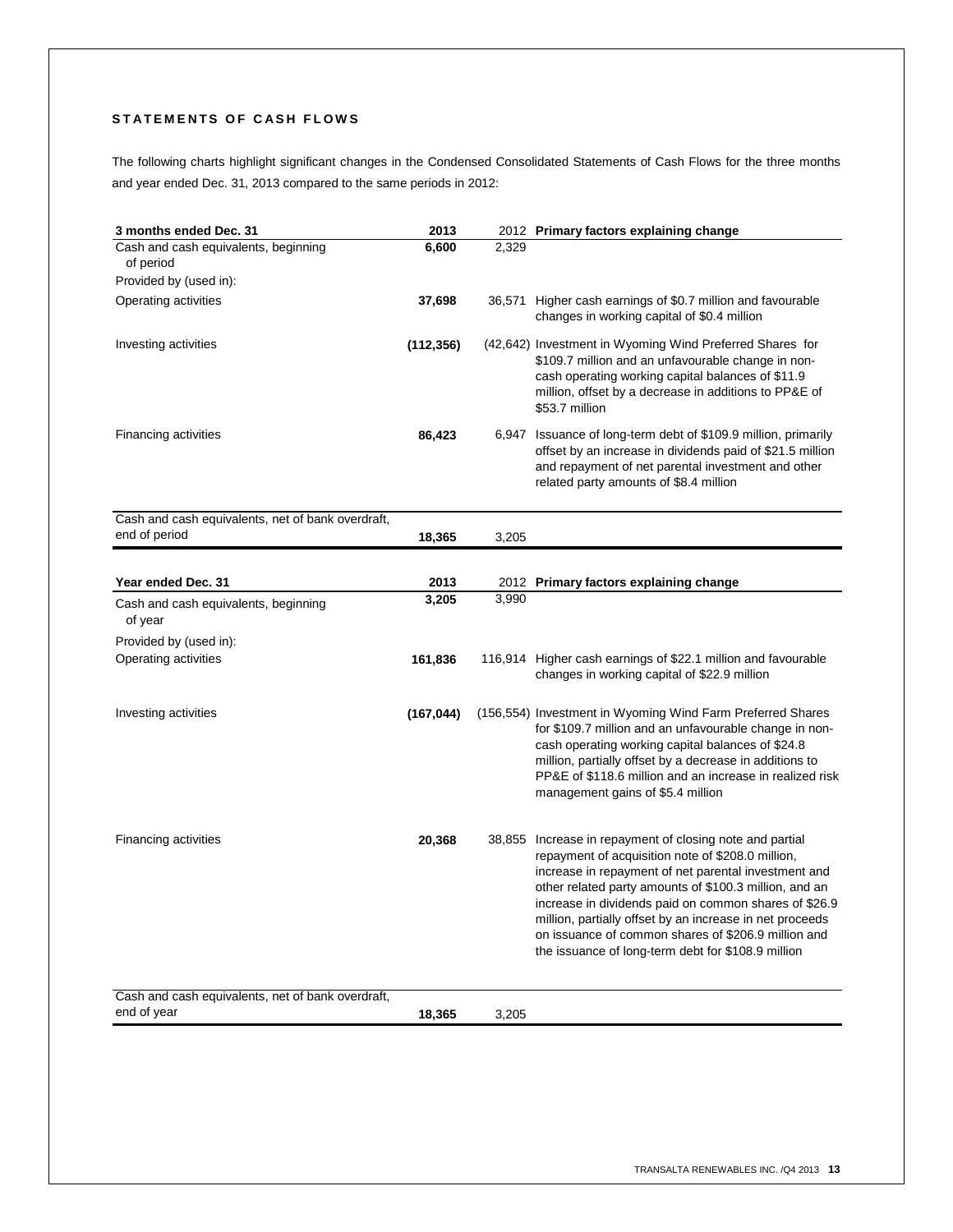# **L I Q U I D I T Y A N D C A P I T A L R E S O U R C E S**

Liquidity risk arises from our ability to meet general funding needs, engage in trading and hedging activities, and manage the assets, liabilities, and capital structure of the Corporation. Liquidity risk is managed by maintaining sufficient liquid financial resources to fund obligations as they come due in the most cost-effective manner.

Our liquidity needs are met through a variety of sources, including cash generated from operations and funding from TransAlta. Our primary uses of funds are operational expenses, capital expenditures, distributions to non-controlling limited partners, interest and principal payments on debt, and dividends.

# *Debt*

Long-term debt, including amounts owing to TransAlta, totalled \$684.2 million as at Dec. 31, 2013 compared to \$372.7 million as at Dec. 31, 2012. Long-term debt increased from Dec. 31, 2012 primarily due to the issuance, to TransAlta, of the Amortizing Term Loan and the Wyoming Wind Acquisition Loan. Refer to Note 18 of our audited consolidated financial statements within our 2013 Annual Report.

#### *Share Capital*

On Dec. 31, 2013 and Feb. 13, 2014, we had 114.7 million common shares issued and outstanding.

During the three months and year ended Dec. 31, 2013, nil and 114.7 million, respectively, common shares were issued.

#### *Due to Related Party*

At Dec. 31, 2013, \$308.5 million of our long-term debt was due to TransAlta (Dec. 31, 2012 - \$131.2 million in advances due from TransAlta).

# *Working Capital Credit Facility*

We have a \$100.0 million unsecured working capital credit facility with TransAlta available to us. Borrowings under the facility bear interest at the Bankers' Acceptance Rate ("BA Rate") plus a 200 basis point credit spread per annum. Currently, the expected borrowing rate is approximately 3.25% and will vary based on the credit spread over the BA Rate. The facility is available for general corporate purposes, including financing ongoing working capital requirements. At Dec. 31, 2013, no amounts are outstanding under the facility.

#### **201 4 O U T L O O K**

#### *Business Environment*

# **Demand and Supply**

We expect growth in electricity demand in Canada to vary from an average rate of one per cent in Eastern Canada to as high as two to three per cent in Western Canada. The expected stronger growth in Western Canada is as a result of several large oil sands projects that should bring new demand over the next several years.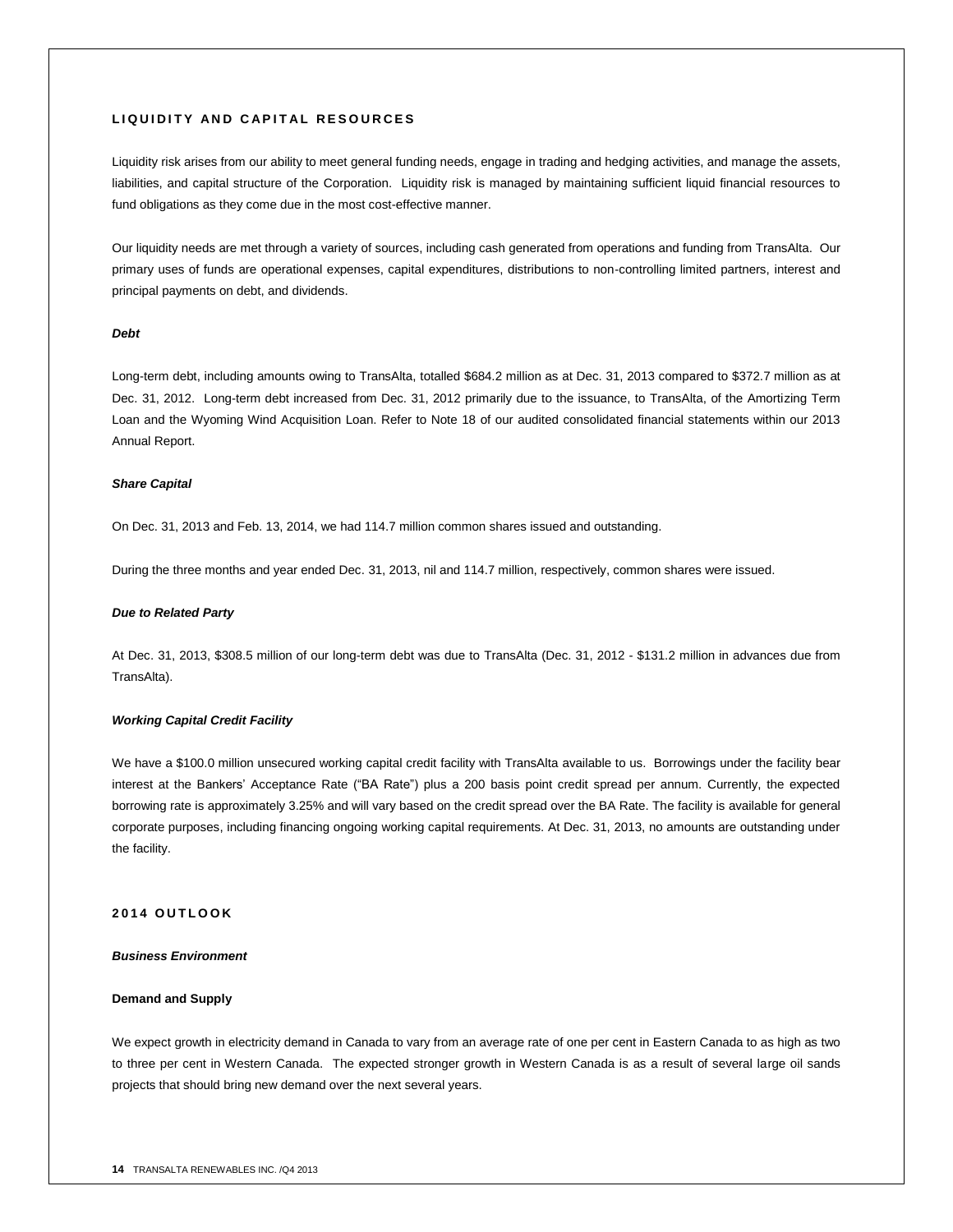New supply in the near term and intermediate term is expected to come primarily from investment in renewable energy and natural gas-fired generation across most North American markets. This expectation is driven by the relatively low prices in the natural gas market combined with a continued expectation that greenhouse gas legislation of some form is still expected in the U.S. and certain Canadian jurisdictions. Green technologies have gained favour with regulators and the general public, creating increasing pressure to supply power using renewable resources such as wind, hydro, geothermal, and solar. In Alberta, there are currently 300 MW of wind generation facilities under construction and approximately 1,000 MW have received regulatory approval. In total, approximately 2,300 MW of wind generation is in the Alberta Electric System Operator interconnection queue.

In Ontario, there is currently 104 MW of wind in the commissioning stages and 479 MW of wind under construction. In addition, 1,651 MW of contracted wind is set to come online during the 2014 to mid-2015 time frame, of which approximately 18 per cent has received notice to proceed approval from the Ontario Power Authority.

In Québec, there are currently 659 MW of wind projects under construction and a further 293 MW in the planning stages. In November 2013, Hydro-Québec Distribution issued a request for tenders for the development of a further 450 MW of wind power, with the expectation for commissioning these facilities before the end of 2017.

However, not all announced generation is expected to be built and some projects cannot be developed prior to transmission expansions.

#### **Economic Environment**

We expect moderate growth in Alberta and low growth in Eastern Canada in 2014. We monitor global events to assess their potential impact on the economy and our supplier and commodity counterparty relationships.

Counterparty credit risk is monitored and we operate in accordance with the established risk management policies. We do not anticipate any material change to our existing credit practices and continue to deal primarily with investment grade counterparties.

#### **Transmission**

Historically, transmission systems have been designed to serve loads in their local area only, and interties between jurisdictions that were built for reliability served only a small fraction of the local generation capacity or load. We believe future transmission lines will need to connect beyond provincial and state borders as there is a desire to improve efficiency by transmitting large quantities of electricity from one region to another. We expect that such inter-regional lines will either be alternating current or direct current high-voltage lines. The reinforcement of aging transmission systems is required to alleviate constraints, reduce transmission line losses, and allow for the development of additional generation.

In the North American market, we believe investment in transmission capacity has not kept pace with the growth in demand for electricity. In addition, lead times in new transmission infrastructure projects are significant, subject to extensive consultation processes with landowners, and subject to regulatory requirements that can change frequently. As a result, existing generation or additions of generating capacity may not have ready access to markets until key bulk transmission upgrades and additions are completed. However, existing transmission upgrade and reinforcement projects currently underway in Southern Alberta are expected to alleviate transmission constraints in that region.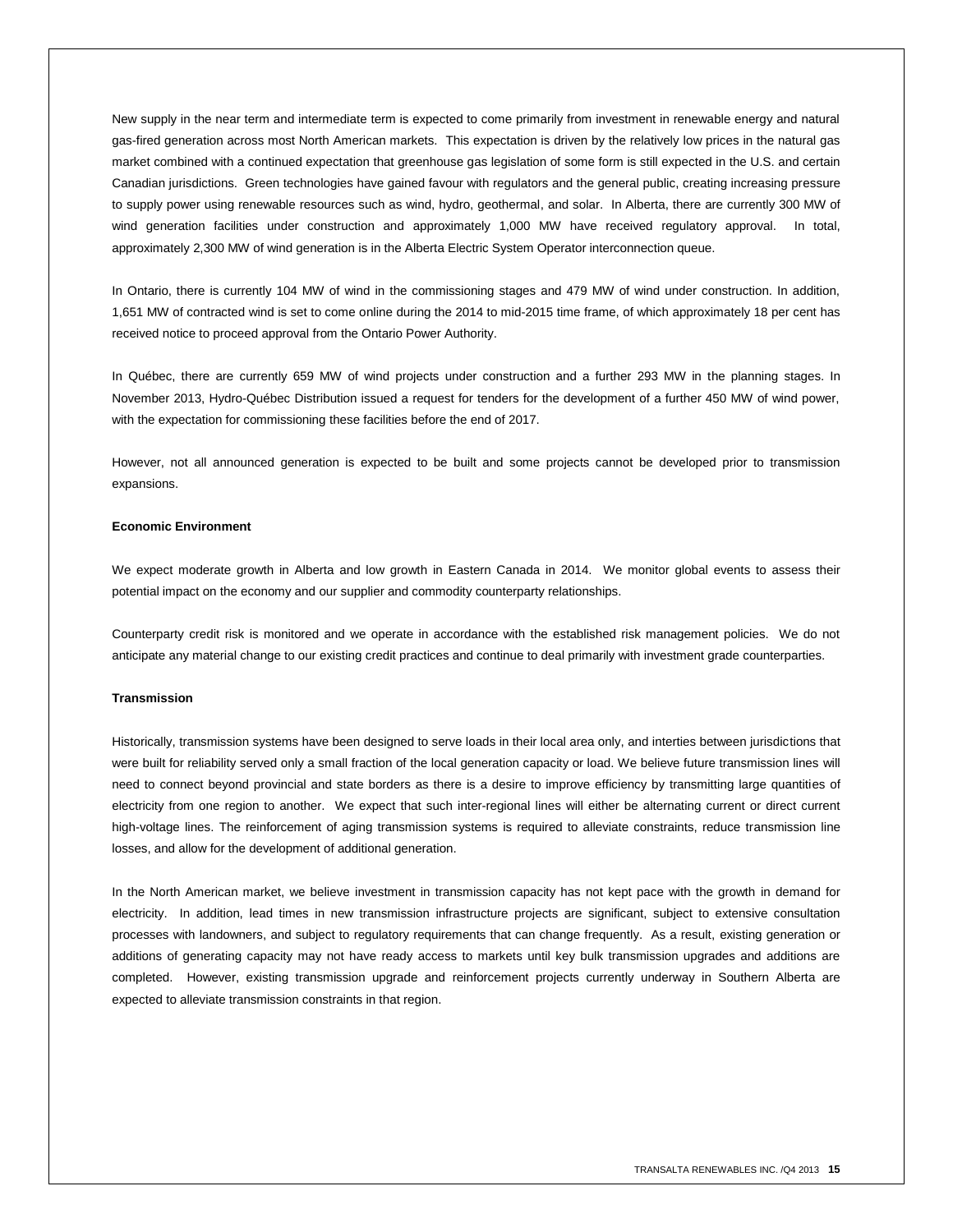#### **Environmental Legislation**

The siting, construction, and operation of electrical energy facilities requires interaction with many stakeholders. Recently, within the renewables industry, certain stakeholders have brought actions against government agencies and owners over alleged adverse impacts of wind projects. We are monitoring the activities and claims within the industry in order to assess the associated risks.

Changes in current environmental legislation do have, and will continue to have, an impact upon our operations and our business. The regulatory framework applying to electricity generation varies between regions. Over the past few decades, a number of regions have restructured their power markets, allowing power to be generated by IPPs. Generally, there has been broad support from governments to facilitate growth in renewable power generation through the development of incentives and long-term revenue arrangements designed to encourage the adoption of renewable power.

In addition, government climate change policies and regulations can have an impact on our operations and business in that they frequently influence government support for renewables generation, or influence the price competitiveness of renewables generation in comparison to fossil-fuel based generation.

#### *Operations*

# **Production**

We expect production in 2014 to be in line with the 3,059 GWh long-term average for our facilities and slightly higher than 2013 due to the full year of production expected from the New Richmond facility.

#### **Contracted Cash Flows**

Through the use of PPAs, including the TransAlta PPAs, all of our capacity is currently contracted. Substantially all of our capacity is contracted over the next 10 to 20 years. In addition, for 2014, approximately 76 per cent and 95 per cent of the environmental attributes from our wind and hydro facilities, respectively, have been sold.

#### **Operations, Maintenance, and Administration Costs**

We expect OM&A costs for 2014 to increase primarily due to the commencement of operations at the New Richmond wind farm. However, we have long-term service agreements in place for many of our wind facilities, which allow us to stabilize costs. Over time, OM&A costs are also expected to increase due to inflation.

#### **Wyoming Wind Economic Interest**

We expect dividends on the Wyoming Wind Preferred Shares we own to be in the range of \$8.0 to \$9.0 million in 2014. Actual dividend amounts may vary from this range as the dividends are based on pre-tax earnings generated by the Wyoming Wind Farm.

### **Exposure to Fluctuations in Foreign Currencies**

In 2014, we expect that we will be exposed to fluctuations in the exchange rate between the Canadian and U.S. dollars as a result of our economic interest in the Wyoming Wind Farm, as both the Wyoming Wind Preferred Shares and the related dividends received are denominated in U.S. dollars. However, these exposures will be partially offset by the U.S.-denominated Wyoming Wind Acquisition Loan and the related payment of U.S.-denominated interest, as well as the U.S.-denominated interest on our U.S.\$20.0 million CHD debenture.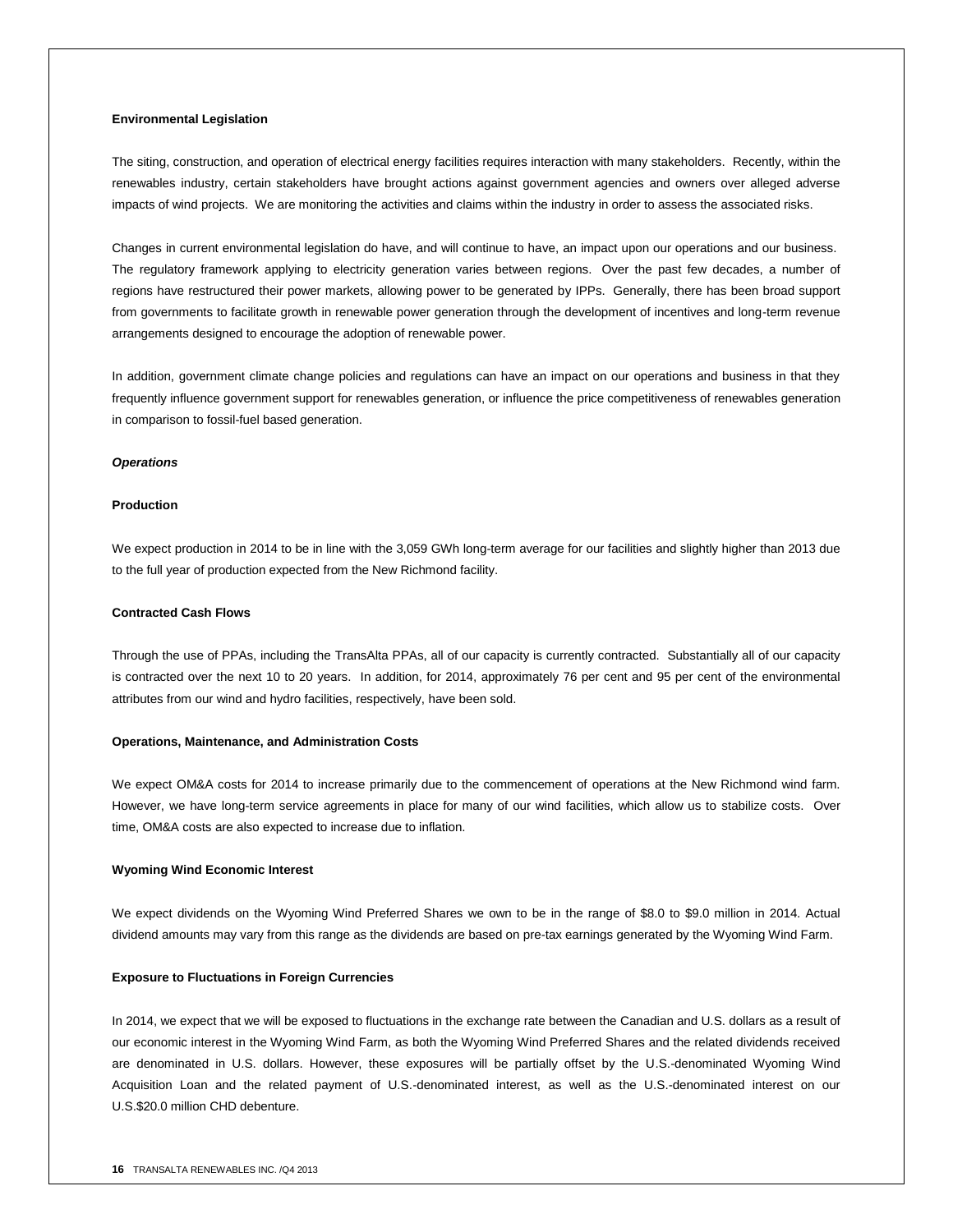All of our other assets are located in Canada, and as a result, there is minimal additional exposure to fluctuations in foreign currencies. We may acquire equipment from foreign suppliers for future capital projects, which could create exposure to fluctuations in the value of the Canadian dollar related to these currencies.

Our strategy is to minimize the impact, if any, of fluctuations in the Canadian dollar against the U.S. dollar, euro and other currencies by entering into foreign exchange contracts.

#### **Net Interest Expense**

We are not exposed to interest rate risk from long-term debt as all instruments bear interest at a fixed rate. Net interest for 2014 is expected to increase compared to 2013 due to interest on the loans from TransAlta and lower capitalized interest.

#### **Liquidity and Capital Resources**

If there are low wind volumes, low hydro resources, or unexpected maintenance costs, we may need additional liquidity in the future. We expect to maintain adequate available liquidity under our working capital credit facility with TransAlta.

# **Income Taxes**

The effective tax rate on earnings excluding non-comparable items for 2014 is expected to be approximately 24 to 29 per cent, which is comparable to the statutory tax rate of 25 per cent.

#### **Accounting Estimates**

A number of our accounting estimates, including those outlined in the Significant Accounting Judgments and Key Sources of Estimation Uncertainty section of our audited consolidated financial statements within our 2013 Annual Report, are based on the current economic environment and outlook. As a result of the current economic environment, market fluctuations could impact, among other things, future commodity prices, foreign exchange rates, and interest rates, which could, in turn, impact future earnings and asset valuation for our asset impairment calculations.

#### *Capital Expenditures*

#### **Growth**

# **New Richmond**

On March 13, 2013, our 68 MW New Richmond wind farm began commercial operations. The total cost of the project was approximately \$226.8 million.

#### **Sustaining Capital and Productivity Expenditures**

Our sustaining capital is comprised of the ongoing capital costs associated with maintaining the existing generating capacity of our facilities. Productivity expenditures relate to capital associated with improvement projects.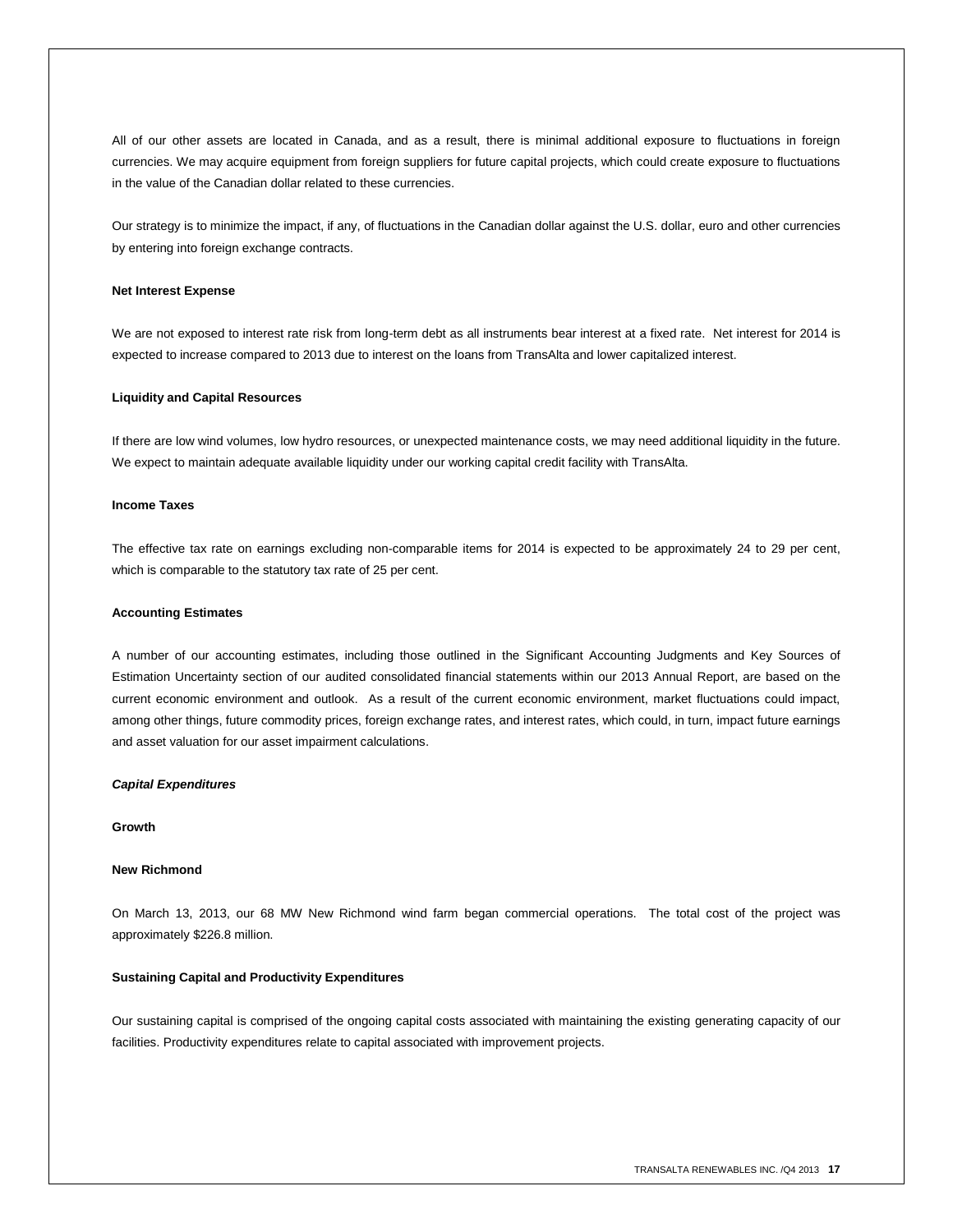For 2014, our estimate for total sustaining capital and productivity expenditures, net of any contributions received, is allocated among the following:

|                                                |                                                           | Spend in | <b>Expected spend in</b> |
|------------------------------------------------|-----------------------------------------------------------|----------|--------------------------|
| Category                                       | <b>Description</b>                                        | 2013     | 2014                     |
| <b>Routine Capital</b>                         | Expenditures to maintain our existing generating capacity | 4.909    | 5.298                    |
| Planned maintenance                            | Regularly scheduled maintenance                           | 2.574    | 5.266                    |
| <b>Total sustaining expenditures</b>           |                                                           | 7.483    | 10.564                   |
| Productivity capital                           | Projects to improve production or lower costs             | 42       |                          |
| Total sustaining and productivity expenditures |                                                           | 7.525    | 10.564                   |

#### **Financing**

Financing for these capital expenditures is expected to be provided by cash flow from operating activities and existing borrowing capacity through TransAlta.

# **R E L A T E D P A R T Y T R A N S A C T I O N S A N D B A L A N C E S**

#### *Post-Acquisition Relationship with TransAlta*

Prior to the Aug. 9, 2013 acquisition of the Acquired Assets and separation of TransAlta Renewables as a stand-alone public entity, the Acquired Assets were historically managed and operated in the normal course of business by TransAlta along with other TransAlta operations and affiliates and not as a separate business. After the Acquisition, we entered into certain agreements and transactions with TransAlta as follows:

#### **Wyoming Wind Farm**

To fund the acquisition of our economic interest in the Wyoming Wind Farm, we borrowed U.S.\$102.0 million (\$108.9 million) from TransAlta under the Wyoming Wind Acquisition Loan. We have indirectly acquired the economic interest in the Wyoming Wind Farm through our investment in the U.S.\$102.7 million (\$109.7 million) Wyoming Wind Preferred Shares issued by a TransAlta subsidiary. Please see the Significant Events section of this MD&A for further details.

#### **Management and Operational Services Agreement**

Under the Management and Operational Services Agreement, TransAlta provides all the general administrative services as may be required or advisable for the management of our affairs. As compensation for the services provided, TransAlta Renewables pays TransAlta a fee ("G&A Reimbursement Fee") equal to \$10.0 million per annum, adjusted annually for changes in the Consumer Price Index ("CPI"). The G&A Reimbursement Fee is payable in equal quarterly installments. The G&A Reimbursement Fee will be increased or decreased by an amount equal to 5.0 per cent of the amount of any increases or decreases, respectively, to our total EBITDA resulting from the addition or divestiture of assets by the Corporation. Due to the acquisition of the economic interest in the Wyoming Wind Farm, the G&A Reimbursement Fee will increase by an additional \$0.4 million in 2014.

During the three months and year ended Dec. 31, 2013, a pro-rated amount of \$2.5 million and \$4.0 million was recognized as an OM&A expense by the Corporation for the G&A Reimbursement Fee.

TransAlta also provides operational and maintenance services under the Management and Operational Services Agreement, which generally includes all services as may be necessary or requested for the operation and maintenance of our wind and hydro facilities.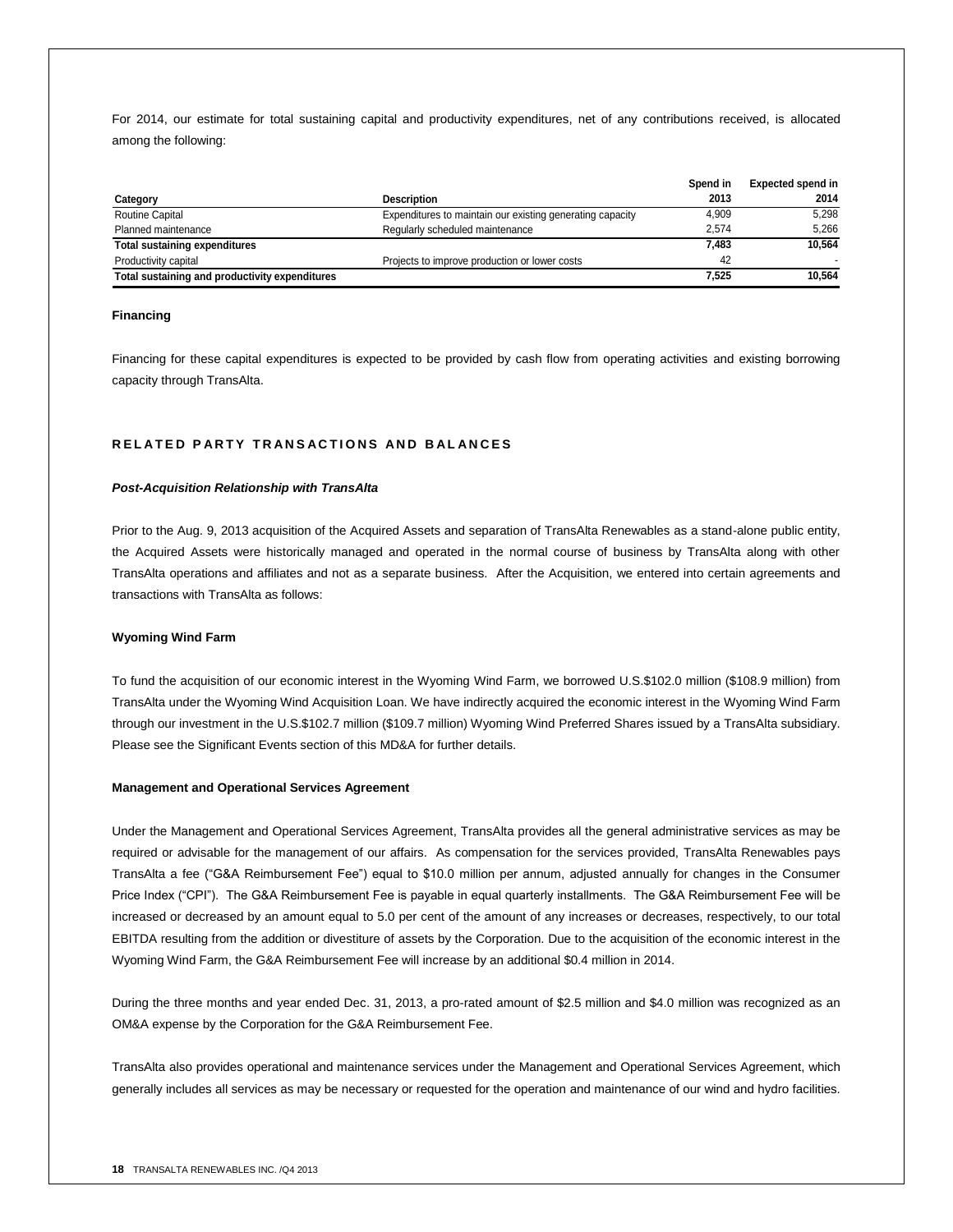TransAlta is reimbursed for all out-of-pocket and third-party fees and costs, including salaries, wages, and benefits associated with managing and operating the facilities not captured by the G&A Reimbursement Fee.

The Management and Operational Services Agreement has an initial 20-year term, which is automatically renewed for further successive terms of five years after the expiry of the initial term or any renewal term, unless terminated by either party.

### **TransAlta PPAs**

On Aug. 9, 2013, we entered into agreements for each of our then merchant wind and hydro facilities, providing for the purchase by TransAlta, for a fixed price, of all of the power produced by such merchant facilities. The price payable by TransAlta for output under the TransAlta PPAs is \$30.00 per megawatt hour ("MWh") for wind facilities and \$45.00 per MWh for hydro facilities, and these amounts will be adjusted annually for changes in the CPI. TransAlta is required to only purchase power that is actually produced. Each TransAlta PPA has a term of 20 years or end of asset life, where end of asset life is less than 20 years.

During the three months and year ended Dec. 31, 2013, \$10.0 million and \$13.9 million was recognized as revenue for power sold pursuant to the TransAlta PPAs.

#### **Working Capital Credit Facility**

The Corporation entered into a \$100.0 million unsecured facility with TransAlta as the lender. Borrowings under the facility bear interest at the BA Rate plus a 200 basis point credit spread per annum. Currently, the borrowing rate is approximately 3.25 per cent. The facility is available for general corporate purposes, including financing and working capital requirements.

As at Dec. 31, 2013, no amounts have been drawn under the facility.

#### **Amortizing Term Loan and Wyoming Wind Acquisition Loan**

We have a \$200.0 million Amortizing Term Loan and a \$108.5 million Wyoming Wind Acquisition Loan outstanding and payable to TransAlta. Refer to Note 18 of our audited consolidated financial statements within our 2013 Annual Report.

During the three months and year ended Dec. 31, 2013, \$2.1 million and \$3.3 million was recognized as interest expense related to borrowings under these loans.

#### **Trade Accounts Receivable and Payable**

At Dec. 31, 2013, \$10.2 million (Dec. 31, 2012 - \$1.0 million) and \$8.4 million (Dec. 31, 2012 - \$3.1 million) was included in accounts receivable and accounts payable, respectively, related to power sales, operating costs, accrued interest, and capital expenditures due from or to TransAlta or other subsidiaries of TransAlta.

#### **Letters of Credit**

TransAlta has provided letters of credits on our behalf. Any amounts we owe for obligations under the contracts to which the letters of credit pertain are reflected in the Consolidated Statements of Financial Position. All letters of credit expire within one year and are expected to be renewed, as needed, in the normal course of business. The total outstanding letters of credit as at Dec. 31, 2013 was \$4.5 million (Dec. 31, 2012 - \$5.8 million) with nil (Dec. 31, 2012 - nil) amounts exercised by third parties under these arrangements. We pay the associated interest and fees on these letters of credit. Refer to Note 9 of our audited consolidated financial statements within our 2013 Annual Report.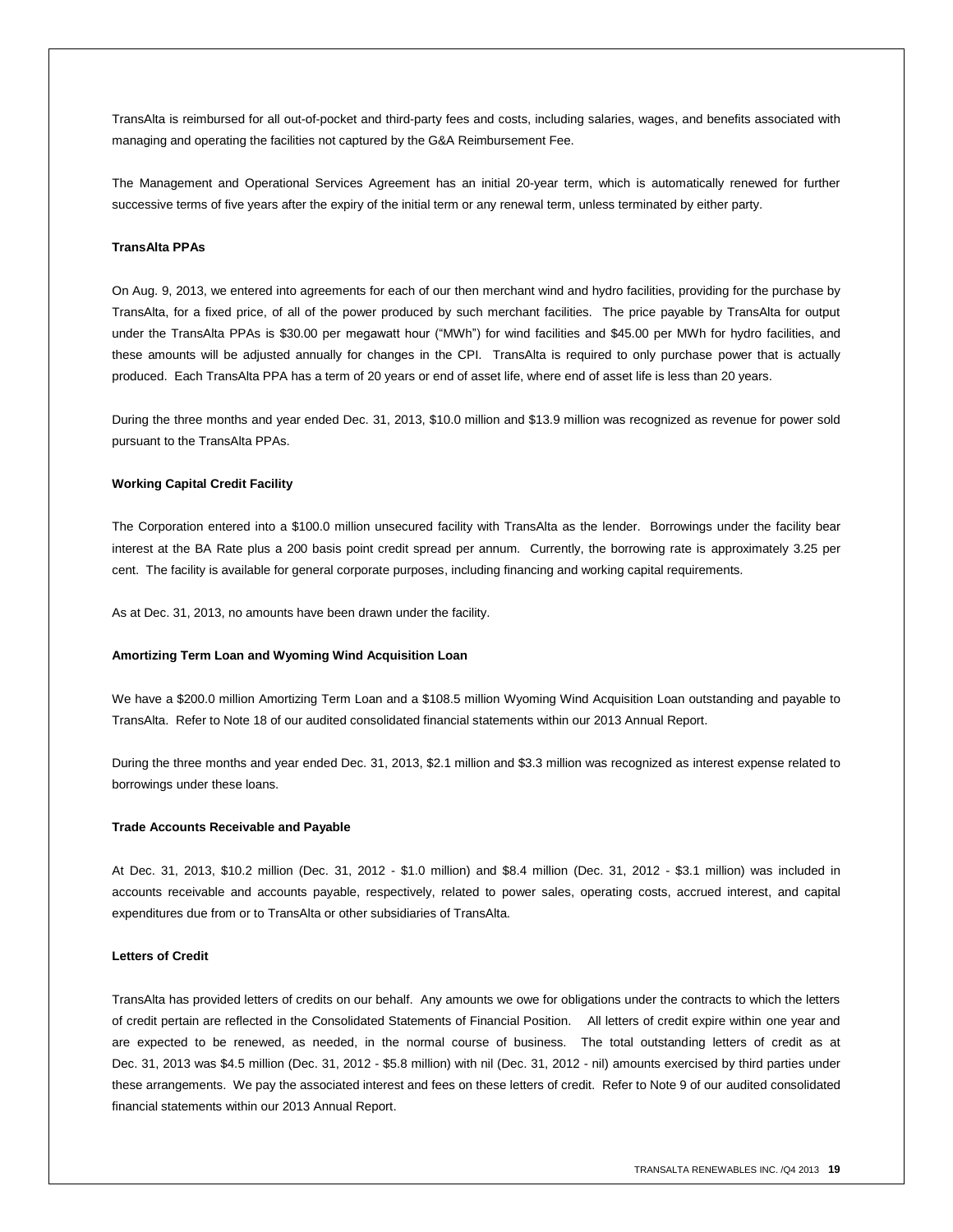#### **Guarantees**

TransAlta has entered into guarantee agreements totalling \$226.5 million on our behalf. Two guarantees totalling \$206.0 million relate to the New Richmond wind facility. If we do not perform under the related agreements, the counterparty may present claim for payment from TransAlta. We pay the associated interest and fees on these guarantees. Refer to Note 9 of our audited consolidated financial statements within our 2013 Annual Report.

#### **Pension and Other Post-Employment Benefit Plans**

We do not sponsor any pension, post-employment, or employee savings plans. However, employees of TransAlta providing both operational and administrative services to the Corporation participate in certain funded final salary pension plans sponsored by TransAlta. TransAlta also provides other health and dental plans to its retired employees. There is no contractual agreement or stated policy between the Corporation and TransAlta for charging these costs. However, the costs associated with these plans form part of the operational costs and the G&A Reimbursement Fee under the Management and Operational Services Agreement with TransAlta. These costs are included in OM&A expenses in the Consolidated Statements of Earnings.

All obligations pursuant to these plans are obligations of TransAlta and as such are not included in our Consolidated Statements of Financial Position.

#### **Financial Instruments and Derivatives**

Financial instruments and derivatives that relate to the Corporation are entered into on our behalf by a subsidiary of TransAlta.

#### **Governance and Cooperation Agreement**

Pursuant to the Governance and Cooperation Agreement, TransAlta serves as the primary vehicle through which we will acquire and/or develop renewable power projects. The Governance and Cooperation Agreement provides, among other things, that we will rely on TransAlta exclusively to: (i) identify acquisition and/or development opportunities for us (the ''Opportunities''), (ii) evaluate the Opportunities for their suitability, (iii) present Opportunities suitable for, and meeting the strategic goals and objectives of, the Corporation to the Board for assessment and approval, and (iv) execute and complete any Opportunities approved by the Board. TransAlta and its affiliates are not required to allocate any minimum level of dedicated resources for the pursuit of renewable power generation opportunities nor shall TransAlta or its affiliates be required to offer any specific opportunities to us. Approval of any Opportunities involving a transfer of interests from TransAlta or its affiliates to us must be supported and approved by a majority of the independent directors of the Board.

#### *Pre-Acquisition Relationship with TransAlta*

The Acquired Assets have historically been managed and operated in the normal course of business by TransAlta along with other TransAlta operations and affiliates. Financial statements have not historically been prepared for the Acquired Assets as they had not been operated as a separate business. Certain shared costs have been allocated to the Acquired Assets and reflected as expenses in the pre-Acquisition period financial statements. Management of TransAlta and the Corporation consider the allocation methodologies used to be reasonable and appropriate reflections of the related expenses attributable to the Acquired Assets; however, the expenses reflected in the pre-Acquisition period financial statements may not be indicative of the actual expenses that would have been incurred during the periods presented if we had historically operated as a separate entity. In addition, the expenses reflected in the pre-Acquisition period financial statements may not be indicative of expenses that we will incur in the future. Transactions between TransAlta and the Acquired Assets prior to the Acquisition have been identified as related party transactions in the pre-Acquisition period financial statements. It is possible that the terms of the transactions with TransAlta and its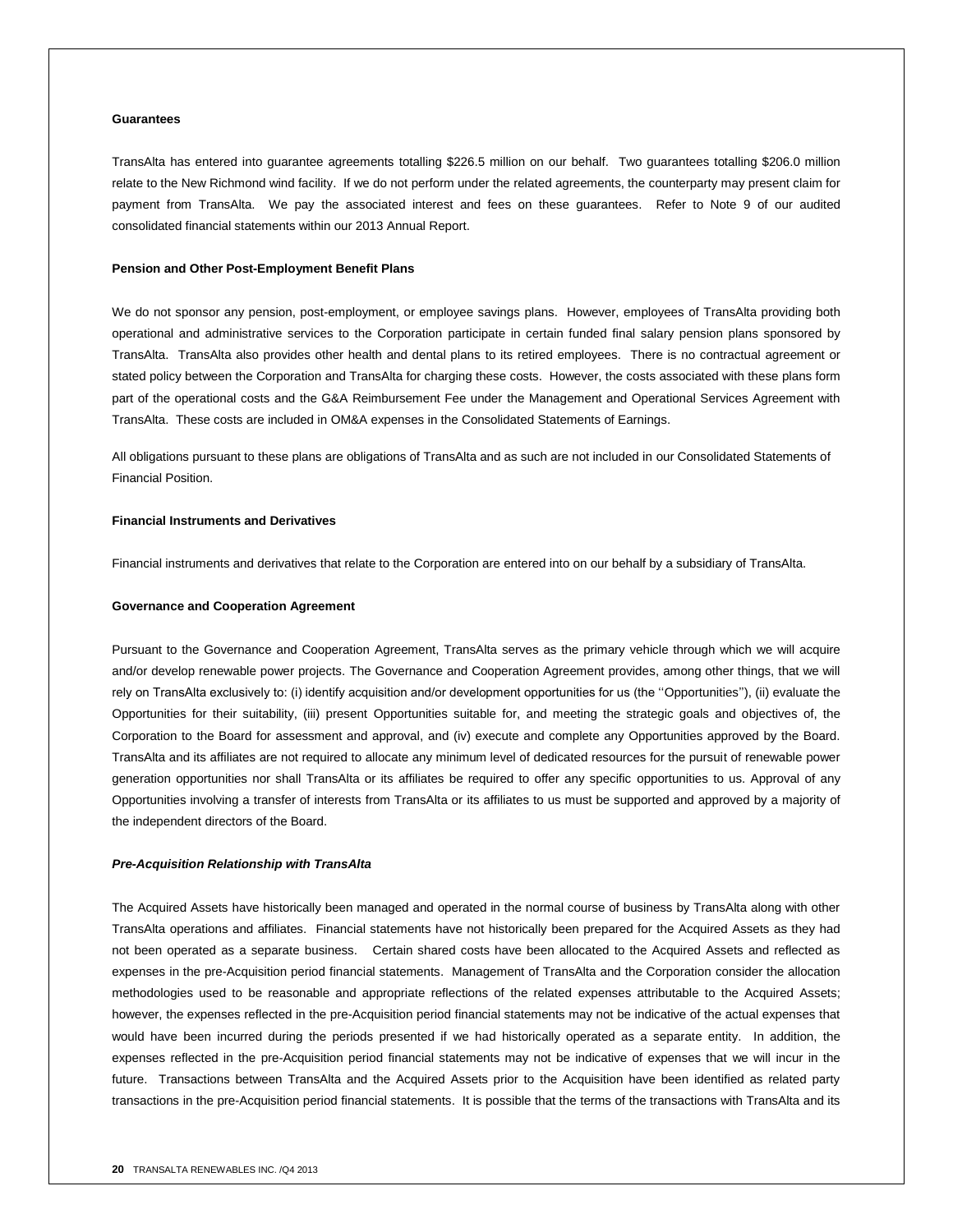affiliates are not the same as those that would result from transactions among unrelated parties. In the opinion of TransAlta's management, all adjustments have been reflected that are necessary for a fair presentation of the pre-Acquisition period financial statements. Additional information related to the preparation of the pre-Acquisition period financial statements is as follows:

#### **Net Parental Investment**

TransAlta's net investment in the Acquired Assets is presented as "Net parental investment" and is shown in lieu of shareholders' equity in the pre-Acquisition period financial statements as there was no share ownership relationship between TransAlta and the Acquired Assets (as the Acquired Assets were not a separate legal entity). Changes in net parental investment include net cash transfers and other transfers to and from the Parent and the Acquired Assets.

#### **Cash Management**

The Acquired Assets historically participated in TransAlta's centralized cash management programs. For certain of the Acquired Assets, cash receipts were received and disbursements were made by the Parent, with any excess cash being retained by TransAlta. Changes in the net cash retained by the Parent for these facilities are, for purposes of the pre-Acquisition period financial statements, reflected through Net Transfers from Parent on the Consolidated Statements of Changes in Equity. For the remaining operating facilities, cash receipts and disbursements were managed directly by the company that owned the facility, and cash not required for near-term operating requirements was transferred to centralized bank accounts, maintained by TransAlta. For these operating facilities, cash transfers to and from the Parent were recorded through the Related Party Loans, which are discussed below. Cash retained by TransAlta on behalf of the Acquired Assets was not kept in specific separate accounts and was instead comingled with cash from other TransAlta entities.

After the Acquisition, cash generated by TransAlta Renewables is maintained in separate accounts owned by TransAlta Renewables, and not comingled with cash from other TransAlta entities. Credit support is provided to TransAlta Renewables by TransAlta through the Working Capital Credit Facility.

#### **Allocation of Corporate Costs**

Allocated costs include TransAlta charges including, but not limited to: corporate accounting, human resources, government affairs, information technology, shared real estate expenses, legal, treasury, and pension and other post-employment benefits. These costs are included in OM&A expenses. The costs were allocated to the Acquired Assets based on GWh of production. Note that these expenses may have been different had the Acquired Assets been a separate entity during the periods presented. For the three months and year ended Dec. 31, 2013, these pre-tax costs were nil and \$3.5 million, respectively. For the three months and year ended Dec. 31, 2012, these pre-tax costs were \$2.3 million and \$8.3 million, respectively.

After the Acquisition, these costs form part of the G&A Reimbursement Fee.

#### **Income Taxes**

TransAlta's historic consolidated financial statements included the operations of the Acquired Assets. For purposes of the financial statements prior to the Acquisition, current and deferred income taxes for certain of the Acquired Assets that were not held in separate legal entities were computed and reported on a "legal entity" basis. Income taxes as presented herein represent an allocation of current and deferred income taxes of TransAlta to these Acquired Assets in a manner that is systematic, rational, and consistent with the asset and liability method prescribed by IFRS. Under the liability method, deferred income tax assets and liabilities are recognized for the future tax consequences attributable to differences between the financial statement carrying amounts of existing assets and liabilities and their respective tax bases and operating loss carryforwards. Accordingly, the sum of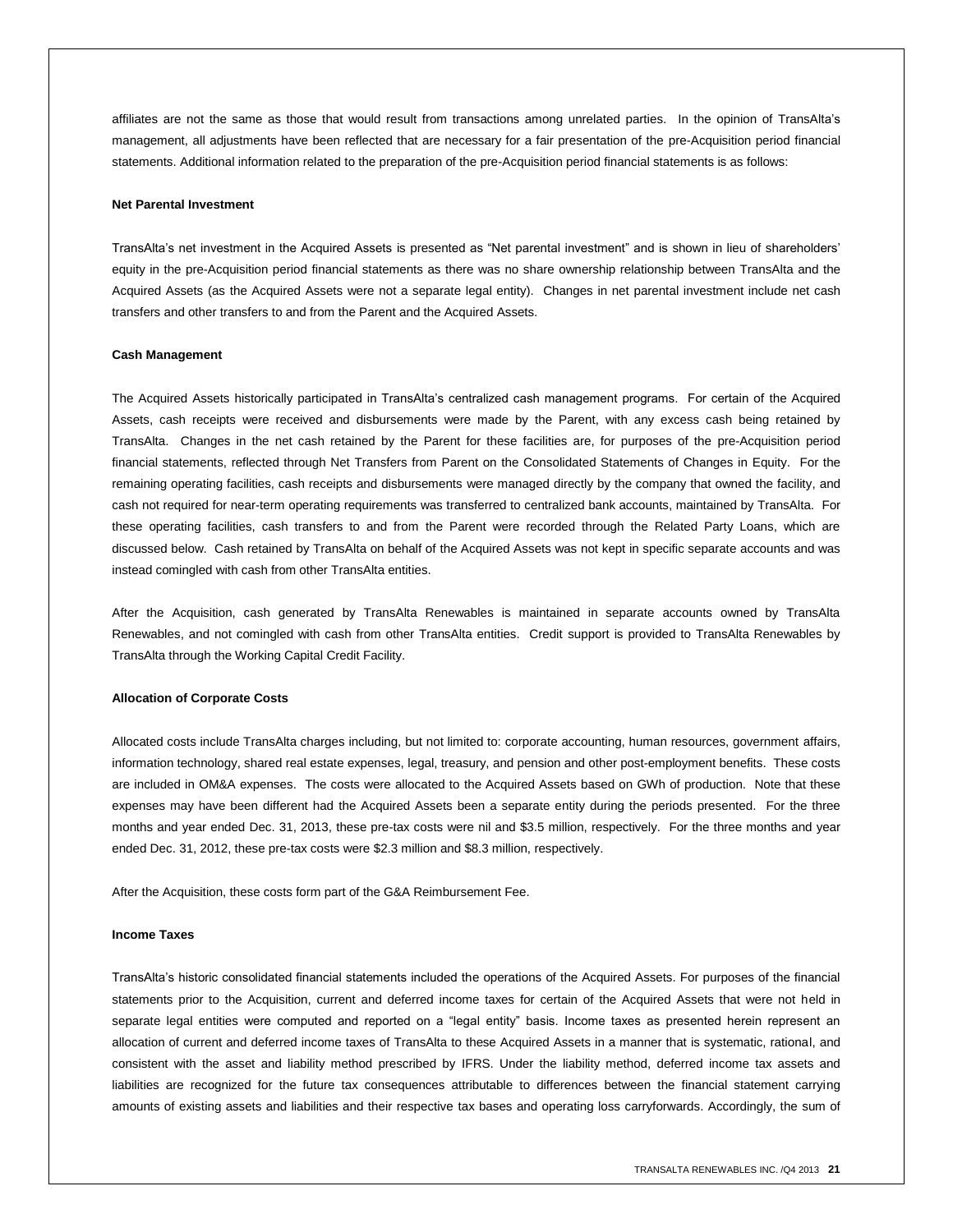the amounts allocated to these Acquired Assets' tax provisions may not equal the historical consolidated income tax provision. Current and deferred income taxes for those Acquired Assets that were held in separate legal entities represent the income taxes related to that separate legal entity, including deferred income tax assets recognized for the benefit expected from losses available for carryforward to the extent that is probable that future taxable earnings will be available against which the losses can be applied.

After the Acquisition, current and deferred income taxes are computed and reported on the basis of the legal entities that comprise the consolidated group.

#### **Pension and Other Post-Employment Benefit Plans**

We do not sponsor any pension, post-employment, or employee savings plans. However, employees of TransAlta providing operational services to the Acquired Assets participate in certain funded final salary pension plans sponsored by TransAlta. TransAlta also provides other health and dental plans to its retired employees. There was no contractual agreement or stated policy between the Acquired Assets and TransAlta for charging these costs (note that the Acquired Assets comprised parts of multiple legal entities).

All obligations pursuant to these plans are obligations of TransAlta and as such are not included in the pre-Acquisition period financial statements. TransAlta included in its allocation to the Acquired Assets, the costs associated with these plans. These costs form part of OM&A expenses in the pre-Acquisition period financial statements.

After the Acquisition date, these costs are addressed under the Management and Operational Services Agreement.

#### **Financial Instruments and Derivatives**

Financial instruments and derivatives that related to the Acquired Assets were entered into on behalf of the Acquired Assets by a subsidiary of TransAlta.

#### **Related Party Loans**

Prior to the Acquisition, borrowing agreements existed between CHD and TransAlta or certain subsidiaries of TransAlta. All loans are non-interest bearing and due on demand. The amounts receivable (payable) are shown below:

| As at                                         | Dec. 31, 2013 | Dec. 31, 2012 |
|-----------------------------------------------|---------------|---------------|
| Senior loan with TransAlta <sup>(1)</sup>     |               | 14.254        |
| Loan with TransAlta subsidiary <sup>(2)</sup> |               | 117.811       |
| Loan with TransAlta subsidiary <sup>(3)</sup> |               | (894)         |

*(1) Maximum amount of \$300 million.*

*(2) Maximum amount of \$150 million.*

*(3) Maximum amount of \$20 million.*

Coincident with the Acquisition, these loans have been reclassified against Net Parental Investment or paid out in cash.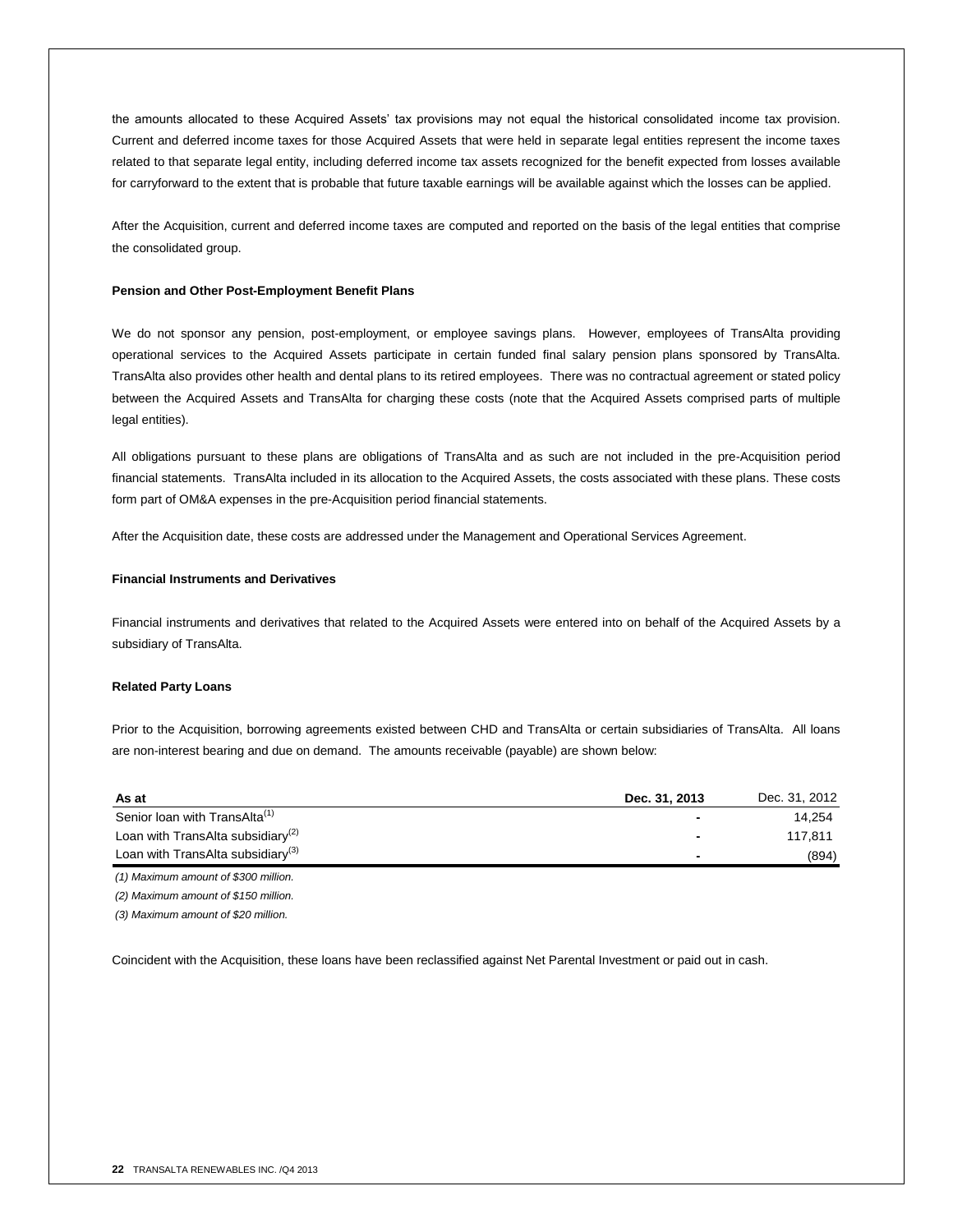# **A D D I T I O N A L I F R S M E A S U R E S**

An additional IFRS measure is a line item, heading, or subtotal that is relevant to an understanding of the financial statements but is not a minimum line item mandated under IFRS, or the presentation of a financial measure that is relevant to an understanding of the financial statements but is not presented elsewhere in the financial statements. We have included line items entitled "gross margin" and "operating income" in our Consolidated Statements of Earnings for the three months and year ended Dec. 31, 2013 and 2012. Presenting these line items provides management and investors with a measurement of ongoing operating performance that is readily comparable from period to period.

# **N O N - I F R S M E A S U R E S**

We evaluate our performance using a variety of measures. Those discussed below, and elsewhere in this MD&A, are not defined under IFRS and, therefore, should not be considered in isolation or as an alternative to or to be more meaningful than net earnings attributable to common shareholders or cash flow from operating activities, as determined in accordance with IFRS, when assessing our financial performance or liquidity. These Non-IFRS measures are not necessarily comparable to a similarly titled measure of another company.

We exclude the impact of asset impairment charges and other adjustments to earnings, such as the gain on sale of assets, as management believes these transactions are not representative of our business operations. We have also excluded the income tax expense related to changes in corporate income tax rates as these amounts relate to the impact of the rate change on future income taxes as opposed to the impact on current earnings.

Earnings on a comparable basis per share are calculated using the weighted average common shares outstanding during the period.

Presenting comparable EBITDA from period to period provides management and investors with a proxy for the amount of cash generated from operating activities before net interest expense, non-controlling interest, income taxes, and working capital adjustments.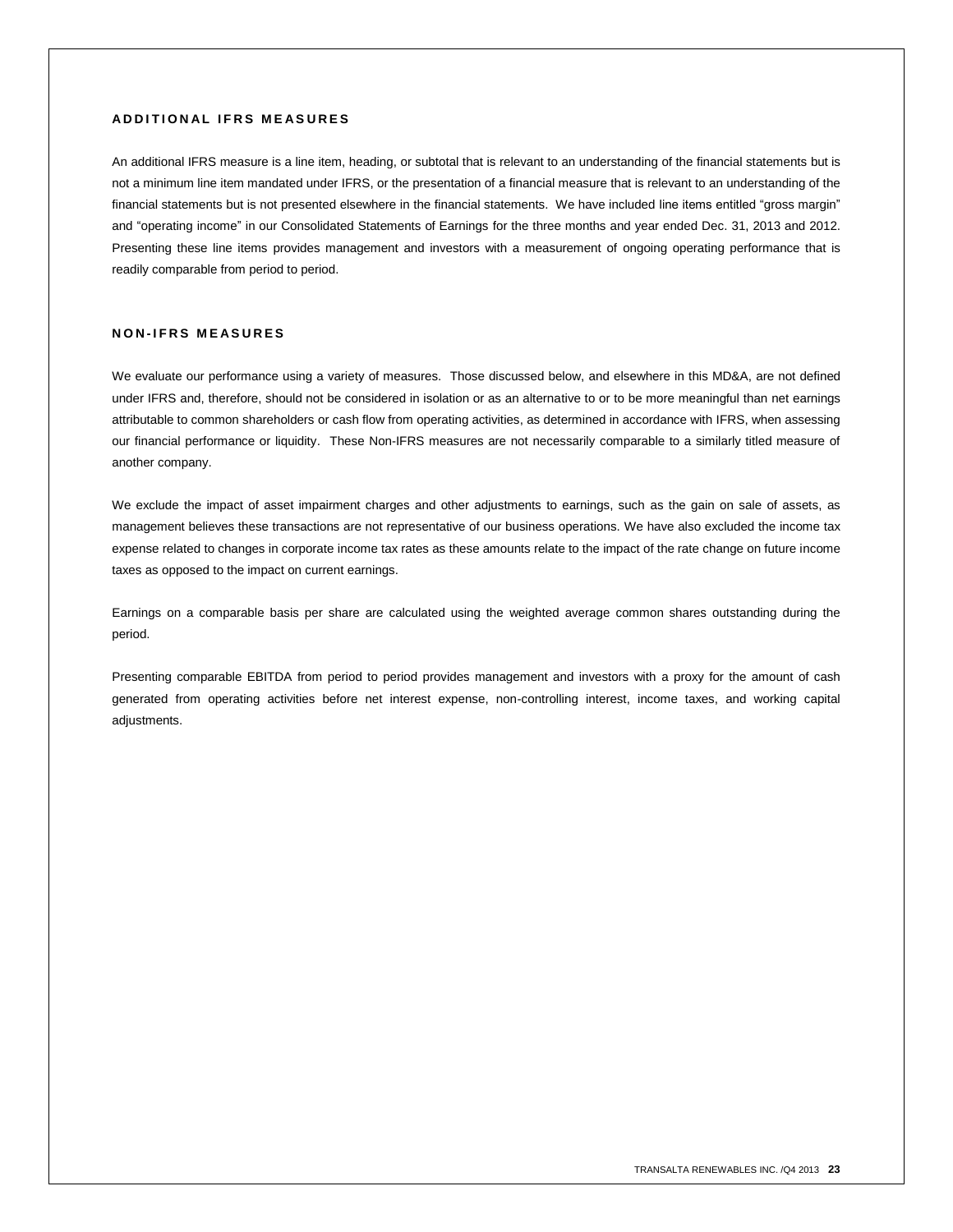|                                                   |          | 3 months ended Dec. 31, 2013 | Year ended Dec. 31, 2013 |          |                          |                       |
|---------------------------------------------------|----------|------------------------------|--------------------------|----------|--------------------------|-----------------------|
|                                                   |          | Comparable                   | Comparable               |          | Comparable               | Comparable            |
|                                                   | Reported | adjustments                  | total                    | Reported | adjustments              | total                 |
| Revenues                                          | 69,949   |                              | 69,949                   | 245,341  |                          | 245,341               |
| Royalties and other                               | 3.855    |                              | 3,855                    | 13,709   |                          | 13,709                |
| Gross margin                                      | 66.094   |                              | 66,094                   | 231,632  |                          | 231,632               |
| Operations, maintenance, and administration       | 11,637   |                              | 11,637                   | 40,963   |                          | 40,963                |
| Taxes, other than income taxes                    | 1,032    |                              | 1,032                    | 6,575    |                          | 6,575                 |
| Earnings before interest, taxes,                  |          |                              |                          |          |                          |                       |
| depreciation, and amortization                    | 53,425   |                              | 53,425                   | 184,094  |                          | 184,094               |
| Depreciation and amortization                     | 20,759   | $\blacksquare$               | 20,759                   | 76,589   |                          | 76,589                |
| Asset impairment charges                          |          |                              |                          | 3,663    | $(3,663)$ <sup>(1)</sup> |                       |
| <b>Operating income</b>                           | 32,666   |                              | 32,666                   | 103,842  | 3,663                    | 107,505               |
| Foreign exchange loss                             | (44)     |                              | (44)                     | (935)    |                          | (935)                 |
| Other income                                      |          |                              |                          | 222      |                          | 222                   |
| Earnings before interest and taxes                | 32,622   |                              | 32,622                   | 103,129  | 3,663                    | 106,792               |
| Net interest expense                              | 8,375    |                              | 8,375                    | 30,419   |                          | 30,419                |
| Income tax expense                                | 7.907    | $(2)$ $(3)$<br>(1,594)       | 6,313                    | 19,835   | (678)                    | $(2)$ $(3)$<br>19,157 |
| Net earnings                                      | 16,340   | 1,594                        | 17,934                   | 52,875   | 4,341                    | 57,216                |
| Non-controlling interest                          | 805      |                              | 805                      | 2,617    |                          | 2,617                 |
| Net earnings attributable to TransAlta Renewables |          |                              |                          |          |                          |                       |
| common shareholders                               | 15,535   | 1,594                        | 17,129                   | 50,258   | 4,341                    | 54,599                |
| Weighted average number of common shares          |          |                              |                          |          |                          |                       |
| outstanding in the period (millions)              | 114.7    | 114.7                        | 114.7                    | 114.7    | 114.7                    | 114.7                 |
| Net earnings per share attributable to            |          |                              |                          |          |                          |                       |
| common shareholders                               | 0.13     | 0.02                         | 0.15                     | 0.44     | 0.04                     | 0.48                  |

|                                                                                  | 3 months ended Dec. 31, 2012 |                           |                     | Year ended Dec. 31, 2012 |                           |                     |
|----------------------------------------------------------------------------------|------------------------------|---------------------------|---------------------|--------------------------|---------------------------|---------------------|
|                                                                                  | Reported                     | Comparable<br>adjustments | Comparable<br>total | Reported                 | Comparable<br>adjustments | Comparable<br>total |
| Revenues                                                                         | 67,344                       |                           | 67,344              | 219,817                  |                           | 219,817             |
| Royalties and other                                                              | 3,461                        | ٠                         | 3,461               | 13,114                   |                           | 13,114              |
| Gross margin                                                                     | 63,883                       |                           | 63,883              | 206,703                  |                           | 206,703             |
| Operations, maintenance, and administration                                      | 10,927                       |                           | 10,927              | 40.828                   |                           | 40,828              |
| Taxes, other than income taxes                                                   | 1,211                        |                           | 1,211               | 6,492                    |                           | 6,492               |
| Earnings before interest, taxes,                                                 |                              |                           |                     |                          |                           |                     |
| depreciation, and amortization                                                   | 51.745                       |                           | 51,745              | 159,383                  |                           | 159,383             |
| Depreciation and amortization                                                    | 18,474                       |                           | 18,474              | 74,057                   |                           | 74,057              |
| Asset impairment charges                                                         |                              |                           |                     | 13,000                   | (1)<br>(13,000)           |                     |
| <b>Operating income</b>                                                          | 33,271                       |                           | 33,271              | 72,326                   | 13.000                    | 85,326              |
| Foreign exchange gain (loss)                                                     | (371)                        |                           | (371)               | 190                      |                           | 190                 |
| Other income                                                                     | 3                            |                           | 3                   | 655                      |                           | 655                 |
| Gain (loss) on sale of assets                                                    | (13)                         | (1)<br>13                 |                     | 2.987                    | (1)<br>(2,987)            |                     |
| Earnings before interest and taxes                                               | 32,890                       | 13                        | 32,903              | 76,158                   | 10,013                    | 86,171              |
| Net interest expense                                                             | 7,235                        |                           | 7,235               | 27,829                   |                           | 27,829              |
| Income tax expense                                                               | 6.242                        | (2)<br>3                  | 6.245               | 13.585                   | (2)<br>2,503              | 16,088              |
| Net earnings                                                                     | 19,413                       | 10                        | 19,423              | 34,744                   | 7,510                     | 42,254              |
| Non-controlling interest                                                         | 891                          |                           | 891                 | 2,653                    |                           | 2,653               |
| Net earnings attributable to TransAlta Renewables<br>common shareholders         | 18.522                       | 10                        | 18,532              | 32.091                   | 7,510                     | 39,601              |
| Weighted average number of common shares<br>outstanding in the period (millions) | 114.7                        | 114.7                     | 114.7               | 114.7                    | 114.7                     | 114.7               |
| Net earnings per share attributable to<br>common shareholders                    | 0.16                         |                           | 0.16                | 0.28                     | 0.07                      | 0.35                |

\_\_\_\_\_\_\_\_\_\_\_\_\_\_\_\_\_\_\_\_\_\_\_\_\_\_\_\_

*(1) Non-comparable items. (2) Net tax effect of non-comparable items. (3)Impact of rate changes on future income taxes.*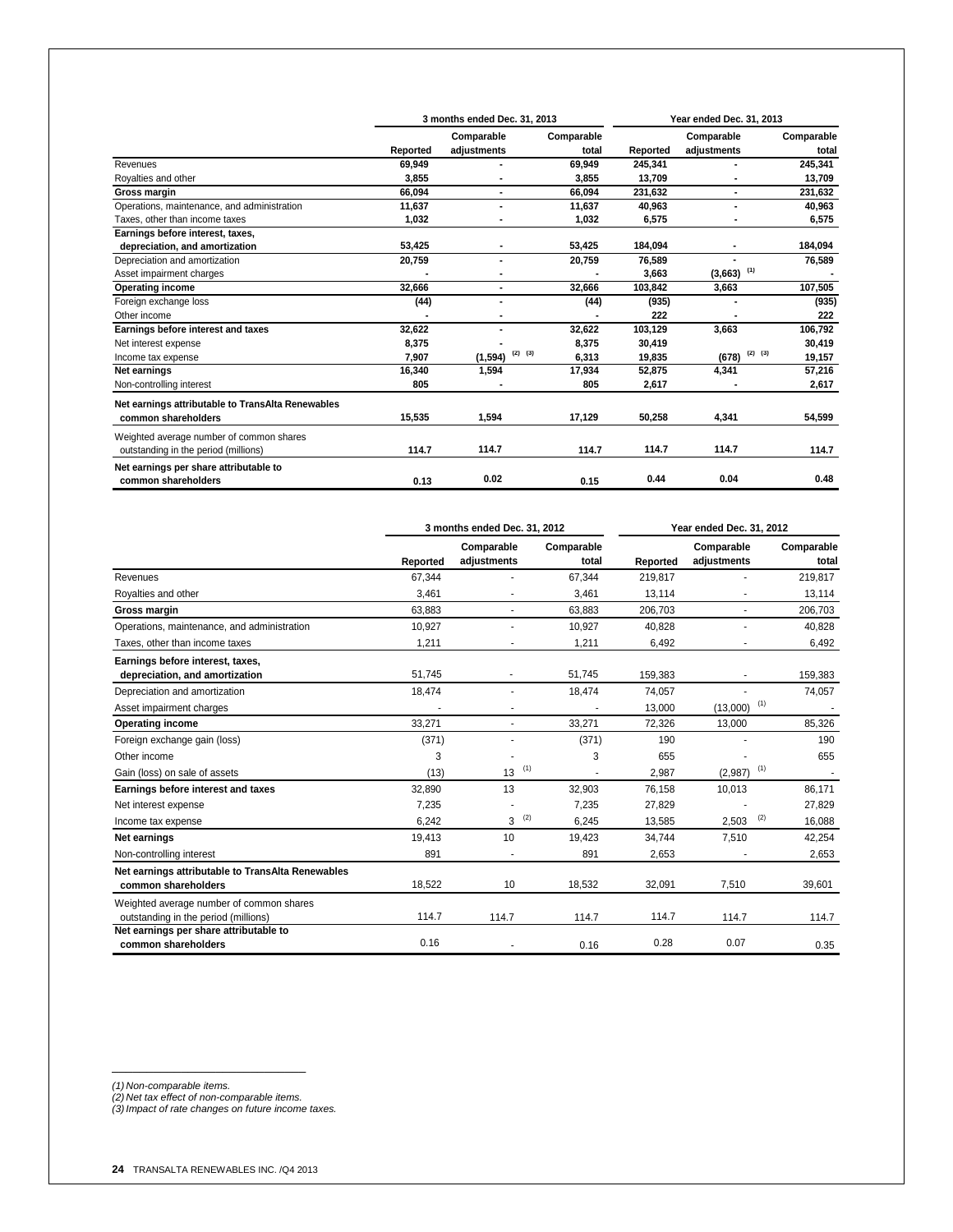#### *Funds from Operations*

Presenting FFO from period to period provides management and investors with a proxy for the amount of cash generated from operating activities, before changes in working capital, and provides the ability to evaluate cash flow trends more readily in comparison with results from prior periods.

|                                                                                  | 3 months ended Dec. 31 |        | Year ended Dec. 31 |         |  |
|----------------------------------------------------------------------------------|------------------------|--------|--------------------|---------|--|
|                                                                                  | 2013                   | 2012   | 2013               | 2012    |  |
| Cash flow from operating activities                                              | 37,698                 | 36.571 | 161.836            | 116.914 |  |
| Change in non-cash operating working capital balances                            | 7.369                  | 7.790  | (7, 879)           | 14,215  |  |
| <b>Funds from operations</b>                                                     | 45.067                 | 44.361 | 153.957            | 131.129 |  |
| Weighted average number of common shares<br>outstanding in the period (millions) | 114.7                  | 114.7  | 114.7              | 114.7   |  |
| Funds from operations per share                                                  | 0.39                   | 0.39   | 1.34               | 1.14    |  |

For comparative purposes, the common shares issued under the Offering, including the Over-Allotment Option, have been assumed to be outstanding as of the beginning of each period, including periods prior to the Acquisition, presented. We have no dilutive or potentially dilutive instruments.

#### *Cash Available for Distribution*

Cash available for distribution represents the amount of cash generated from operations by our business, before changes in working capital that is available to invest in growth initiatives, make scheduled principal repayments of debt, pay additional common share dividends, or repurchase common shares. Changes in working capital are excluded so as not to distort free cash flow with changes that we consider temporary in nature, reflecting, among other things, the impact of seasonal factors and the timing of capital projects.

Sustaining capital and productivity expenditures for the three months and year ended Dec. 31, 2013 represent total additions to PP&E and intangibles per the Consolidated Statements of Cash Flows less \$8.7 million and \$39.1 million, respectively, that we have invested in growth projects.

The reconciliation between cash flow from operating activities and cash available for distribution is outlined below:

|                                                              | 3 months ended Dec. 31 |         |          | Year ended Dec. 31 |
|--------------------------------------------------------------|------------------------|---------|----------|--------------------|
|                                                              | 2013                   | 2012    | 2013     | 2012               |
| Cash flow from operating activities                          | 37.698                 | 36.571  | 161.836  | 116.914            |
| Add (deduct):                                                |                        |         |          |                    |
| Changes in non-cash operating working capital                | 7.369                  | 7.790   | (7, 879) | 14,215             |
| Sustaining capital and productivity expenditures             | (3, 117)               | (2,223) | (7, 719) | (6, 171)           |
| Distributions paid to subsidiaries' non-controlling interest | (971)                  | (1,401) | (3,743)  | (4, 131)           |
| Scheduled principal repayments of debt                       |                        | (93)    |          | (526)              |
| Cash available for distribution                              | 40.979                 | 40.644  | 142.495  | 120.301            |

We seek to maintain sufficient cash balances and working capital credit facilities to fund periodic net cash outflows related to our business.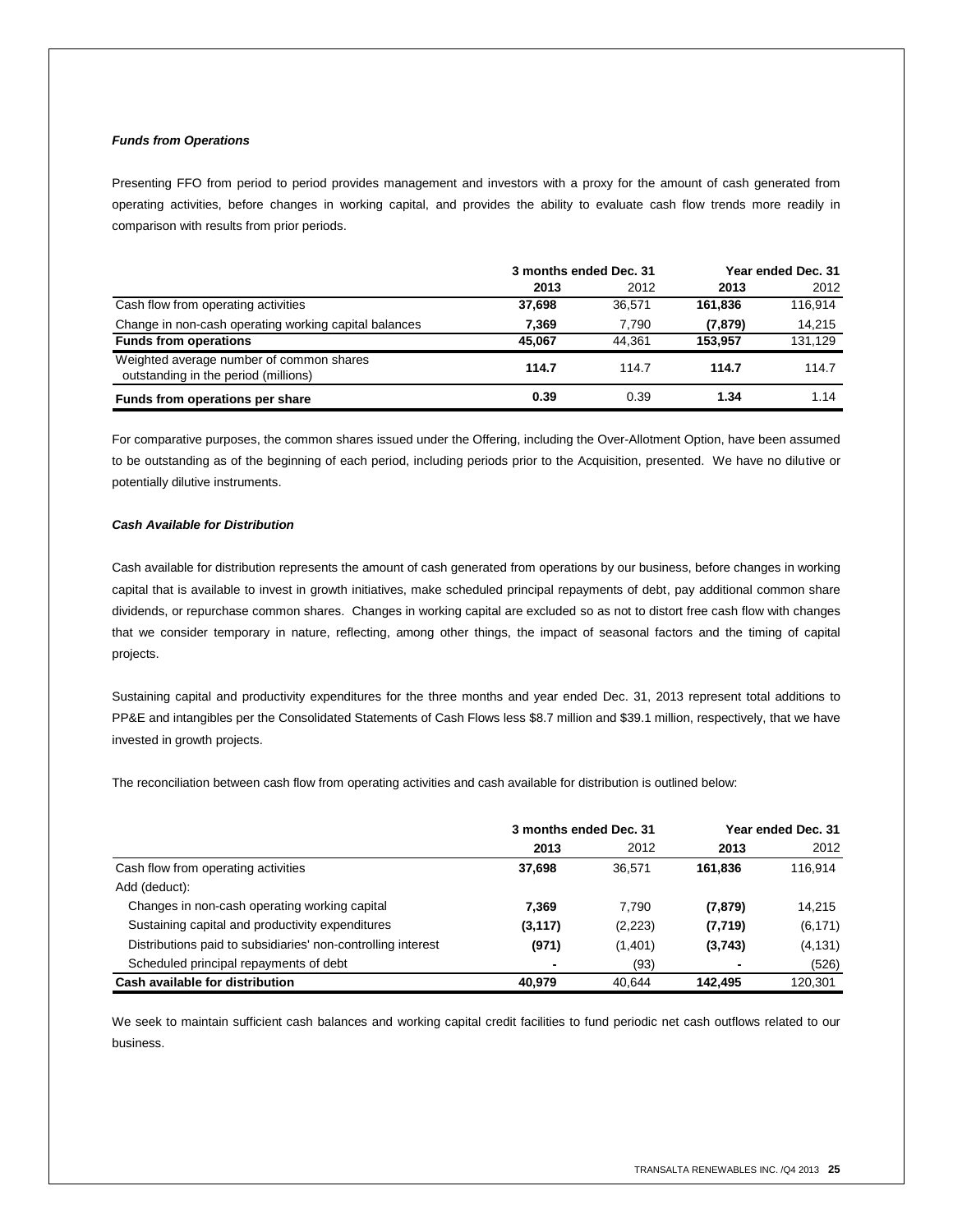# **FUTURE ACCOUNTING CHANGES**

Additional new or amended applicable accounting standards that have been previously issued by the International Accounting Standards Board but are not yet effective, and have not yet been applied, are as follows: IFRS 9 *Financial Instruments*, and International Accounting Standard 36 *Impairment of Assets (Recoverable Amount Disclosures)*. Please refer to the Future Accounting Changes section of our 2013 Annual MD&A for more information.

# SELECTED QUARTERLY INFORMATION

|                                                                                         | Q1 2013 | Q2 2013             | Q3 2013 | Q4 2013 |
|-----------------------------------------------------------------------------------------|---------|---------------------|---------|---------|
|                                                                                         |         |                     |         |         |
| Revenue                                                                                 | 60,917  | 70,940              | 43,535  | 69,949  |
| Net earnings attributable to common shareholders                                        | 14,004  | 19,512              | 1,207   | 15,535  |
| Net earnings per share attributable to common shareholders,<br>basic and diluted        | 0.12    | 0.17                | 0.01    | 0.13    |
| Comparable earnings per share                                                           | 0.12    | 0.17                | 0.03    | 0.15    |
|                                                                                         |         |                     |         |         |
|                                                                                         | Q1 2012 | Q <sub>2</sub> 2012 | Q3 2012 | Q4 2012 |
|                                                                                         |         |                     |         |         |
| Revenue                                                                                 | 62,478  | 48,099              | 41,896  | 67,344  |
| Net earnings attributable to common shareholders                                        | 17,602  | (6, 845)            | 2,812   | 18,522  |
| Net earnings (loss) per share attributable to common shareholders,<br>basic and diluted | 0.15    | (0.06)              | 0.02    | 0.16    |
| Comparable earnings per share                                                           | 0.13    | 0.03                | 0.02    | 0.16    |

Basic and diluted earnings per share ("EPS") attributable to common shareholders and comparable EPS are calculated each period using the weighted average common shares outstanding during the period. As a result, the sum of the EPS for the four quarters making up the calendar year may sometimes differ from the annual EPS.

# **F O R W A R D - L O O K I N G S T A T E M E N T S**

This news release includes forward-looking statements. All forward-looking statements are based on our beliefs as well as assumptions based on information available at the time the assumption was made and on management's experience and perception of historical trends, current conditions, and expected future developments, as well as other factors deemed appropriate in the circumstances. Forward-looking statements are not facts, but only predictions and generally can be identified by the use of statements that include phrases such as "may", "will", "believe", "expect", "anticipate", "intend", "plan", "foresee", "potential", "enable", "continue", or other comparable terminology. These statements are not guarantees of our future performance and are subject to risks, uncertainties, and other important factors that could cause our actual performance to be materially different from that projected.

In particular, this news release contains forward-looking statements pertaining to our business and anticipated financial performance including, but not limited to, for example: spend on growth and sustaining capital and productivity projects; expectations in terms of the cost of operations, capital spend, and maintenance, and the variability of those costs; expectations related to future earnings and cash flow from operating and contracting activities; the anticipated impact of the acquisition of an economic interest in the Wyoming Wind Farm on cash available for distribution; the payment of future dividends; expectations for demand for electricity in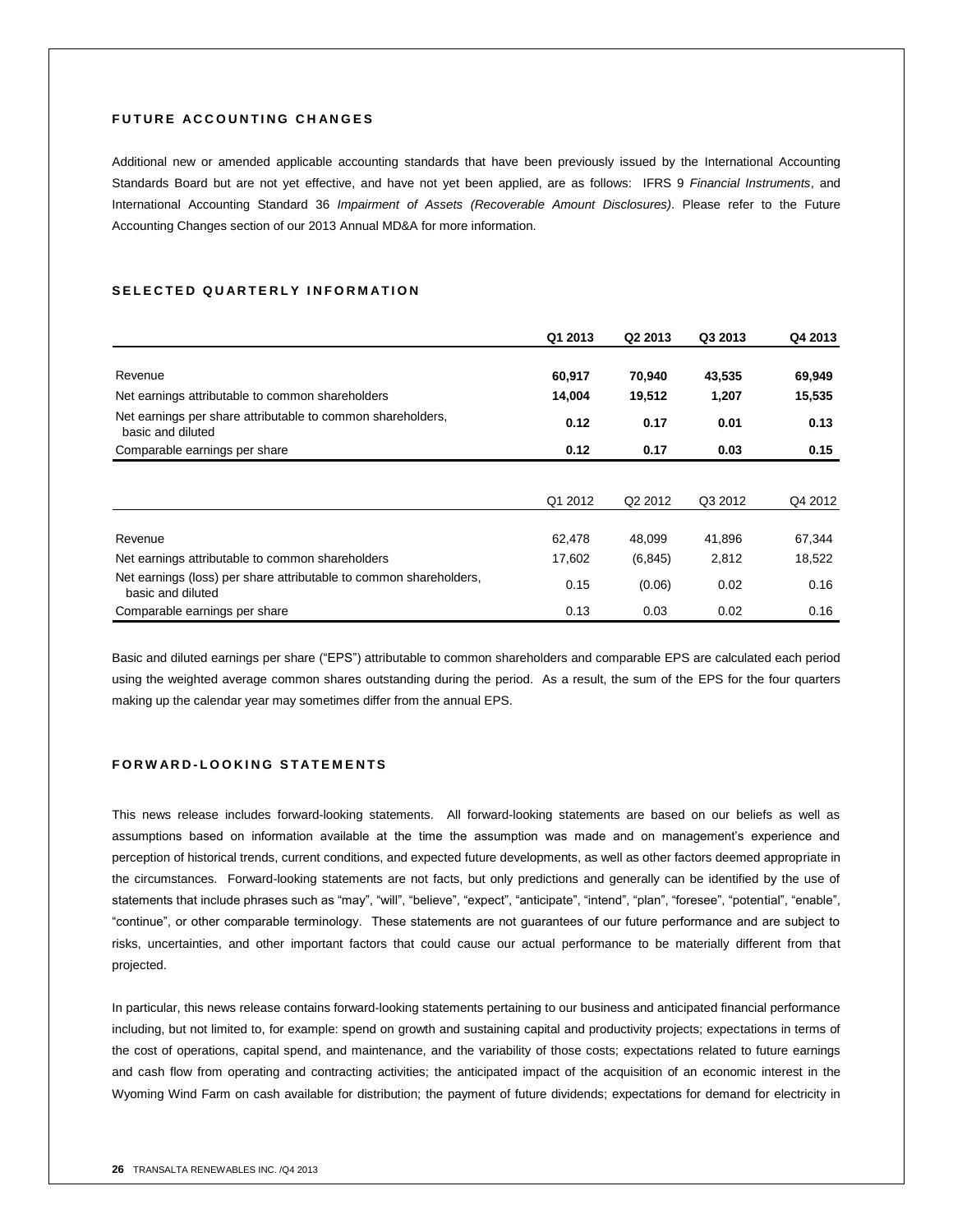both the short term and long term, and the resulting impact on electricity prices; expectations in respect of generation availability, capacity, and production; expected financing of our capital expenditures; expected governmental regulatory regimes and legislation and their expected impact on us, as well as the cost of complying with resulting regulations and laws; estimates of future tax rates, future tax expense, and the adequacy of tax provisions; accounting estimates; anticipated growth rates in our markets; expectations for the outcome of existing or potential legal and contractual claims; expectations for the ability to access capital markets at reasonable terms; the estimated impact of changes in interest rates and the value of the Canadian dollar relative to the U.S. dollar; the monitoring of our exposure to liquidity risk; expectations regarding entering into additional financial instruments; expectations in respect to the global economic environment; estimated cash flow required to settle decommissioning and restoration activities; and expectations regarding borrowing rates and our credit practices.

Factors that may adversely impact our forward-looking statements include risks relating to: changes in general economic conditions including interest rates; operational risks involving our facilities, including unplanned outages at such facilities; disruptions in the transmission and distribution of electricity; the effects of weather; disruptions in the source of water or wind required to operate our facilities; natural disasters; the threat of domestic terrorism, cyber-attacks and other man-made disasters; equipment failure and our ability to carry out repairs in a cost-effective or timely manner; industry risk and competition; fluctuations in the value of foreign currencies; the need for additional financing; structural subordination of securities; counterparty credit risk; insurance coverage; our provision for income taxes; legal and contractual proceedings involving the Corporation; reliance on key personnel; the regulatory and political environments in the jurisdictions in which we operate; environmental requirements and changes in, or liabilities under, these requirements; and development projects and acquisitions. The foregoing risk factors, among others, are described in further detail in the Risk Factors section of our 2014 AIF for the year ended Dec. 31, 2013 and our 2013 Annual MD&A, both available on SEDAR at www.sedar.com.

Readers are urged to consider these factors carefully in evaluating the forward-looking statements and are cautioned not to place undue reliance on these forward-looking statements. The forward-looking statements included in this document are made only as of the date hereof and we do not undertake to publicly update these forward-looking statements to reflect new information, future events or otherwise, except as required by applicable laws. In light of these risks, uncertainties, and assumptions, the forward-looking events might occur to a different extent or at a different time than we have described, or might not occur. We cannot assure that projected results or events will be achieved.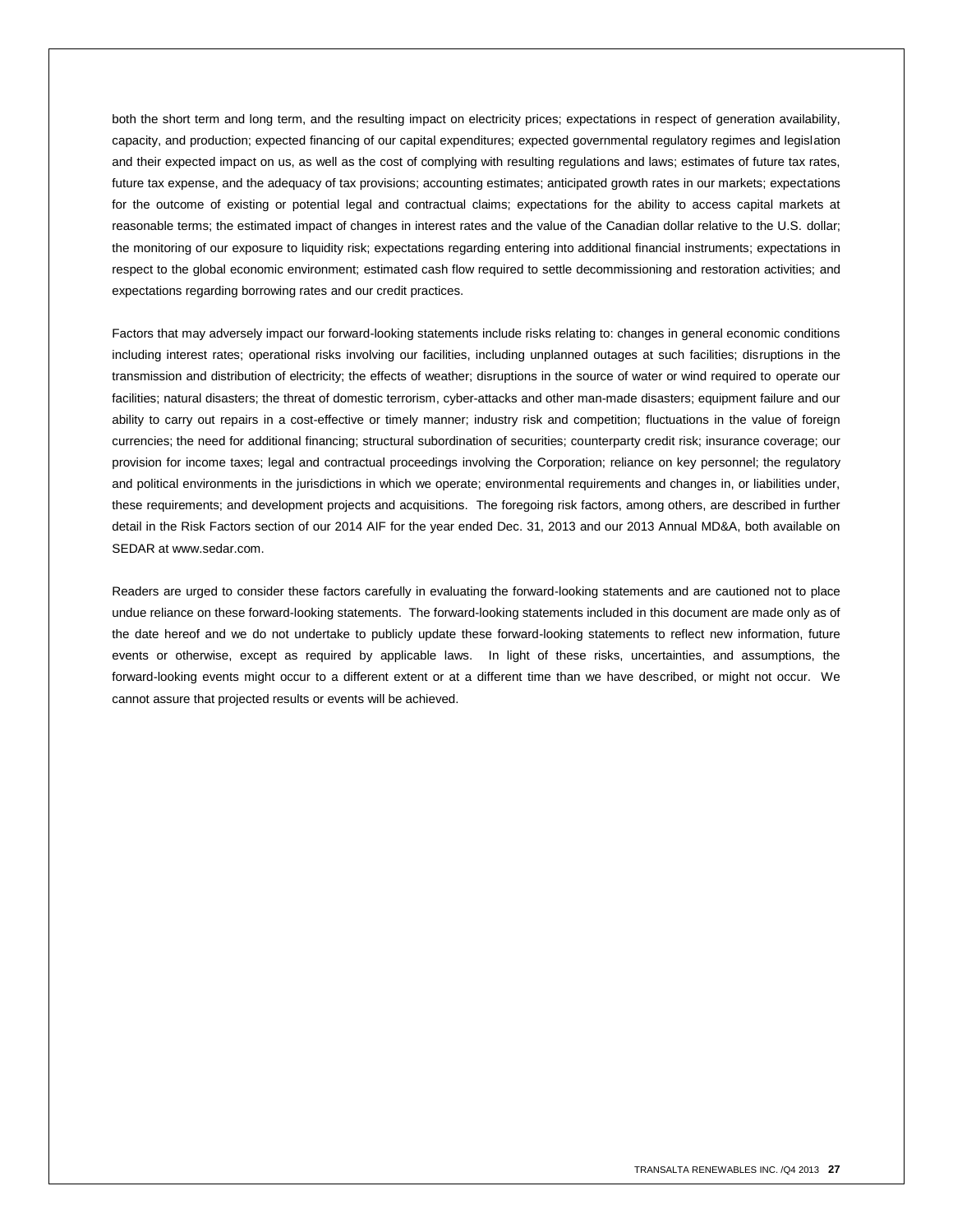# **TRANSALTA RENEWABLES INC. CONSOLIDATED STATEMENTS OF EARNINGS**

*(in thousands of Canadian dollars, except as otherwise noted)*

|                                               | 3 months ended Dec. 31 |          | Year ended Dec. 31 |           |
|-----------------------------------------------|------------------------|----------|--------------------|-----------|
| Unaudited                                     | 2013                   | 2012     | 2013               | 2012      |
| Revenues                                      | 56,180                 | 59,140   | 200,822            | 189,504   |
| Government incentives                         | 6,472                  | 6.794    | 22,019             | 23,369    |
| Lease revenue                                 | 7,297                  | 1,410    | 22,500             | 6,944     |
| <b>Total revenue</b>                          | 69,949                 | 67,344   | 245,341            | 219,817   |
| Royalties and other                           | 3,855                  | 3,461    | 13,709             | 13,114    |
| Gross margin                                  | 66.094                 | 63.883   | 231,632            | 206,703   |
| Operations, maintenance, and administration   | 11,637                 | 10,927   | 40,963             | 40,828    |
| Depreciation and amortization                 | 20,759                 | 18,474   | 76,589             | 74,057    |
| Asset impairment charges                      |                        |          | 3,663              | 13,000    |
| Taxes, other than income taxes                | 1,032                  | 1,211    | 6,575              | 6,492     |
| <b>Operating income</b>                       | 32,666                 | 33,271   | 103,842            | 72,326    |
| Foreign exchange gain (loss)                  | (44)                   | (371)    | (935)              | 190       |
| Net interest expense                          | (8, 375)               | (7, 235) | (30, 419)          | (27, 829) |
| Other income                                  |                        | 3        | 222                | 655       |
| Gain on sale of assets                        |                        | (13)     |                    | 2,987     |
| Earnings before income taxes                  | 24,247                 | 25,655   | 72,710             | 48,329    |
| Income tax expense                            | 7,907                  | 6,242    | 19,835             | 13,585    |
| Net earnings                                  | 16,340                 | 19,413   | 52,875             | 34,744    |
| Net earnings attributable to:                 |                        |          |                    |           |
| Common shareholders                           | 15,535                 | 18,522   | 50,258             | 32,091    |
| Non-controlling interest                      | 805                    | 891      | 2,617              | 2,653     |
|                                               | 16,340                 | 19,413   | 52,875             | 34,744    |
| Weighted average number of common shares      |                        |          |                    |           |
| outstanding in the period (millions)          | 114.7                  | 114.7    | 114.7              | 114.7     |
| Net earnings per share attributable to common |                        |          |                    |           |
| shareholders, basic and diluted               | 0.13                   | 0.16     | 0.44               | 0.28      |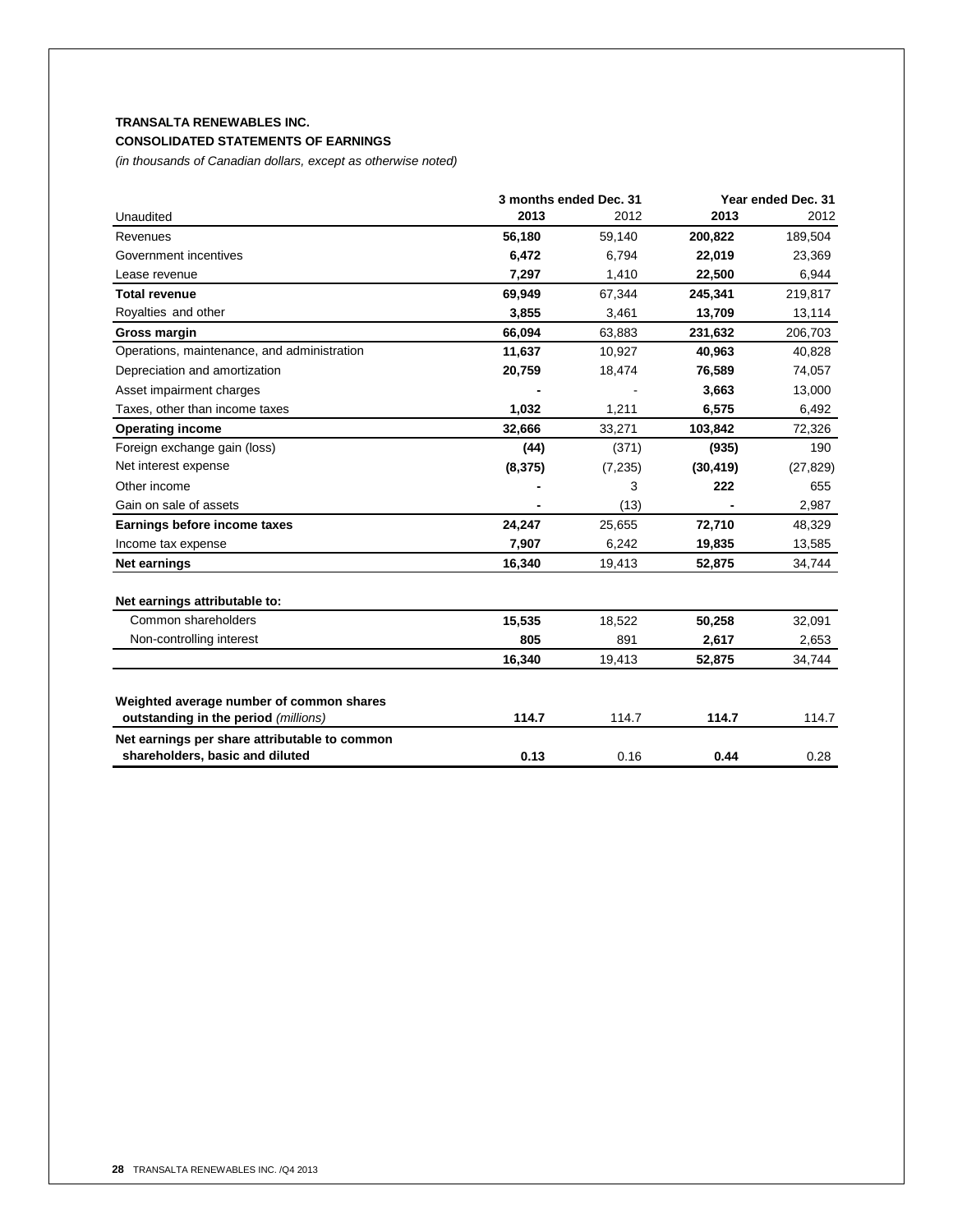# **TRANSALTA RENEWABLES INC.**

# **CONSOLIDATED STATEMENTS OF COMPREHENSIVE INCOME**

*(in thousands of Canadian dollars)*

|                                                                                            | 3 months ended Dec. 31 |        | Year ended Dec. 31 |          |
|--------------------------------------------------------------------------------------------|------------------------|--------|--------------------|----------|
| Unaudited                                                                                  | 2013                   | 2012   | 2013               | 2012     |
| Net earnings                                                                               | 16,340                 | 19,413 | 52,875             | 34,744   |
| Gains (losses) on derivatives designated as cash flow hedges,                              |                        |        |                    |          |
| net of tax(1)                                                                              | 87                     | 816    | 161                | (2, 267) |
| Reclassification of losses on derivatives designated as cash                               |                        |        |                    |          |
| flow hedges to non-financial assets, net of $\text{tax}^{(2)}$                             | ۰                      | 2.286  | 1.265              | 5,326    |
| Total items that will not be reclassified subsequently to                                  |                        |        |                    |          |
| net earnings                                                                               | 87                     | 3,102  | 1,426              | 3,059    |
| Gains (losses) on derivatives designated as cash flow hedges,<br>net of $\text{tax}^{(3)}$ | 400                    | (119)  | 434                | 515      |
| Reclassification of (gains) losses on derivatives designated as                            |                        |        |                    |          |
| cash flow hedges to net earnings, net of tax $(4)$                                         | (453)                  | 126    | (703)              | (1,041)  |
| Total items that will be reclassified subsequently to                                      |                        |        |                    |          |
| net earnings                                                                               | (53)                   | 7      | (269)              | (526)    |
| Other comprehensive income                                                                 | 34                     | 3,109  | 1,157              | 2,533    |
| Total comprehensive income                                                                 | 16,374                 | 22,522 | 54,032             | 37,277   |
| Total comprehensive income attributable to:                                                |                        |        |                    |          |
| Common shareholders                                                                        | 15,569                 | 21.631 | 51,415             | 34,624   |
| Non-controlling interest                                                                   | 805                    | 891    | 2,617              | 2,653    |
|                                                                                            | 16,374                 | 22,522 | 54.032             | 37,277   |

*(1) Net of income tax expense of 28 and 53 for the three months and year ended Dec. 31, 2013 (2012 - 270 expense and 756 recovery), respectively.*

*(2) Net of income tax recovery of nil and 422 for the three months and year ended Dec. 31, 2013 (2012 - 762 and 1,775 recovery), respectively.*

*(3) Net of income tax expense of 134 and 145 for the three months and year ended Dec. 31, 2013 (2012 - 46 recovery and 238 expense), respectively.*

*(4) Net of income tax expense of 187 and 324 for the three months and year ended Dec. 31, 2013 (2012 - 43 recovery and 354 expense), respectively.*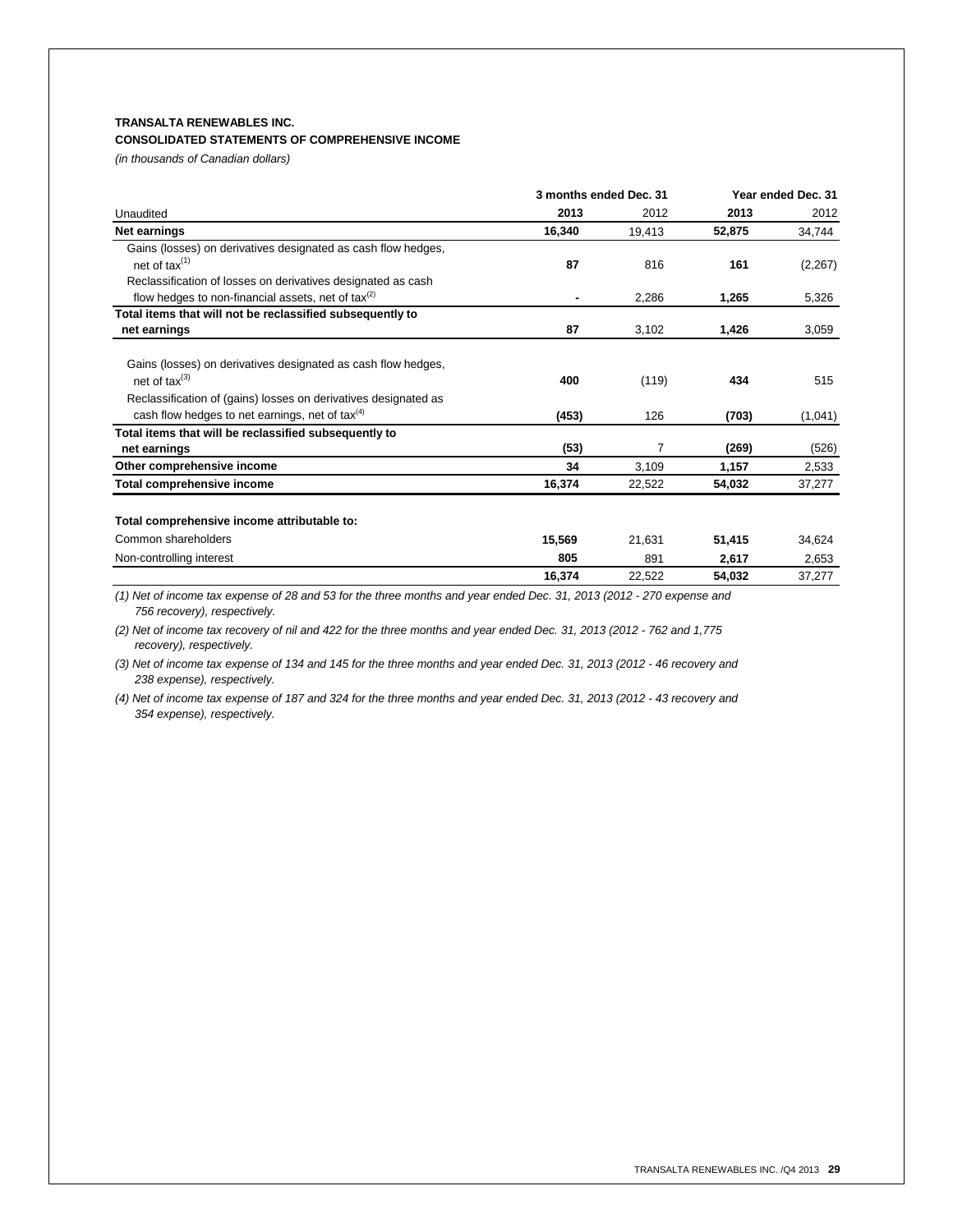# **TRANSALTA RENEWABLES INC. CONSOLIDATED STATEMENTS OF FINANCIAL POSITION**

*(in thousands of Canadian dollars)*

| Unaudited                                     | Dec. 31, 2013 | Dec. 31, 2012 |
|-----------------------------------------------|---------------|---------------|
| Cash and cash equivalents                     | 19,256        | 3,205         |
| Accounts receivable                           | 37,413        | 42,407        |
| Prepaid expenses                              | 2,375         | 2,157         |
| Risk management assets                        | 22            | 944           |
| Income taxes receivable                       |               | 674           |
| Inventory                                     | 140           | 157           |
| Due from related parties                      |               | 131,171       |
|                                               | 59,206        | 180,715       |
| Property, plant, and equipment                |               |               |
| Cost                                          | 2,021,386     | 2,184,118     |
| Accumulated depreciation                      | (314, 387)    | (245, 621)    |
|                                               | 1,706,999     | 1,938,497     |
| Intangible assets                             | 105,284       | 113,261       |
| Risk management assets                        | 14            |               |
| Other assets                                  | 3,059         | 4,933         |
| Investment in preferred shares                | 109,325       |               |
| Deferred income tax assets                    | 29,751        | 25,310        |
| <b>Total assets</b>                           | 2,013,638     | 2,262,716     |
|                                               |               |               |
| Bank overdraft                                | 891           |               |
| Accounts payable and accrued liabilities      | 31,692        | 36,316        |
| Risk management liabilities                   | 73            | 7             |
| Income taxes payable                          | 364           |               |
| Dividends payable                             | 29,239        |               |
| Current portion of deferred revenue           | 425           | 425           |
| Current portion of long-term debt             | 37,596        |               |
|                                               | 100,280       | 36,748        |
| Long-term debt                                | 646,619       | 372,733       |
| Decommissioning provisions                    | 12,410        | 10,945        |
| Deferred revenues                             | 6,552         | 7,119         |
| Deferred income tax liabilities               | 180,651       | 135,496       |
| Risk management liabilities                   | 67            | 63            |
| <b>Total liabilities</b>                      | 946,579       | 563,104       |
| <b>Equity</b>                                 |               |               |
| Net parental investment                       |               | 1,660,166     |
| Common shares                                 | 1,223,845     |               |
| Deficit                                       | (196, 263)    |               |
| Accumulated other comprehensive income (loss) | 187           | (970)         |
| Equity attributable to shareholders           | 1,027,769     | 1,659,196     |
| Non-controlling interest                      | 39,290        | 40,416        |
| <b>Total equity</b>                           | 1,067,059     | 1,699,612     |
| <b>Total liabilities and equity</b>           | 2,013,638     | 2,262,716     |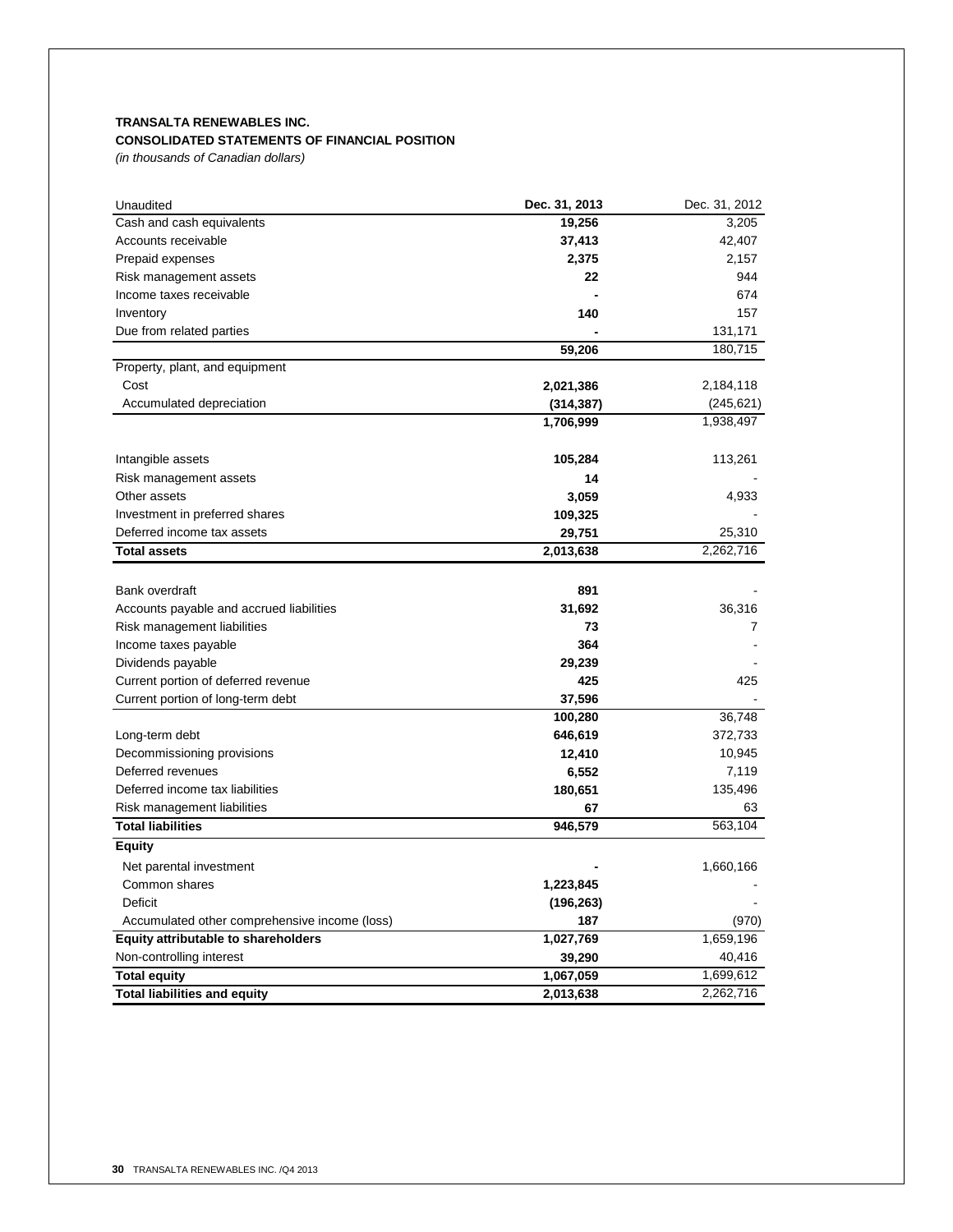# **TRANSALTA RENEWABLES INC.**

# **CONSOLIDATED STATEMENTS OF CHANGES IN EQUITY**

*(in thousands of Canadian dollars)*

|                                           |              |               | Retained   | <b>Accumulated other</b> |                 | Attributable to |            |
|-------------------------------------------|--------------|---------------|------------|--------------------------|-----------------|-----------------|------------|
|                                           | Net parental | <b>Common</b> | earnings   | comprehensive            | Attributable to | non-controlling |            |
| Unaudited                                 | investment   | shares        | (deficit)  | income (loss)            | shareholders    | interest        | Total      |
| Balance, Dec. 31, 2012                    | 1.660.166    |               |            | (970)                    | 1.659.196       | 40,416          | 1,699,612  |
| Net earnings <sup>(1)</sup>               | 35,487       |               | 14,771     |                          | 50,258          | 2,617           | 52,875     |
| Other comprehensive income:               |              |               |            |                          |                 |                 |            |
| Net gains on derivatives designated       |              |               |            |                          |                 |                 |            |
| as cash flow hedges, net of tax           |              |               |            | 1.157                    | 1.157           | ٠               | 1,157      |
| Total comprehensive income                | 35.487       |               | 14.771     | 1,157                    | 51,415          | 2.617           | 54,032     |
| Changes in capitalization by Parent       | (682, 231)   |               | (154, 877) |                          | (837, 108)      |                 | (837, 108) |
| Completion of share offering to Parent    | (1,013,422)  | 1.013.422     |            |                          |                 | ٠               |            |
| Completion of public share offering       |              | 210.423       |            |                          | 210.423         |                 | 210,423    |
| Common share dividends                    |              |               | (56, 157)  |                          | (56, 157)       | ٠               | (56, 157)  |
| Distributions to non-controlling interest |              |               |            |                          |                 | (3,743)         | (3,743)    |
| Balance, Dec. 31, 2013                    |              | 1,223,845     | (196, 263) | 187                      | 1.027.769       | 39,290          | 1.067.059  |

*(1) Net earnings for the period is split between Net parental investment for the period prior to Aug, 9 2013 and Retained earnings (deficit) for the period after the formation of the Corporation.*

|                                           | Net parental | <b>Accumulated other</b><br>comprehensive | <b>Total net</b><br>parental | Attributable to<br>non-controlling |           |
|-------------------------------------------|--------------|-------------------------------------------|------------------------------|------------------------------------|-----------|
| Unaudited                                 | investment   | income (loss)                             | investment                   | interest                           | Total     |
| Balance, Dec. 31, 2011                    | 1.635.254    | (3,503)                                   | 1,631,751                    | 40.889                             | 1,672,640 |
| Net earnings                              | 32,091       |                                           | 32.091                       | 2.653                              | 34,744    |
| Other comprehensive income:               |              |                                           |                              |                                    |           |
| Net gains on derivatives designated       |              |                                           |                              |                                    |           |
| as cash flow hedges, net of tax           |              | 2,533                                     | 2,533                        |                                    | 2,533     |
| Total comprehensive income                | 32.091       | 2,533                                     | 34,624                       | 2,653                              | 37,277    |
| Net transfers to Parent                   | (7, 179)     | $\overline{a}$                            | (7, 179)                     |                                    | (7, 179)  |
| Distributions to non-controlling interest |              |                                           |                              | (3, 126)                           | (3, 126)  |
| Balance, Dec. 31, 2012                    | 1.660.166    | (970)                                     | 1,659,196                    | 40.416                             | 1.699.612 |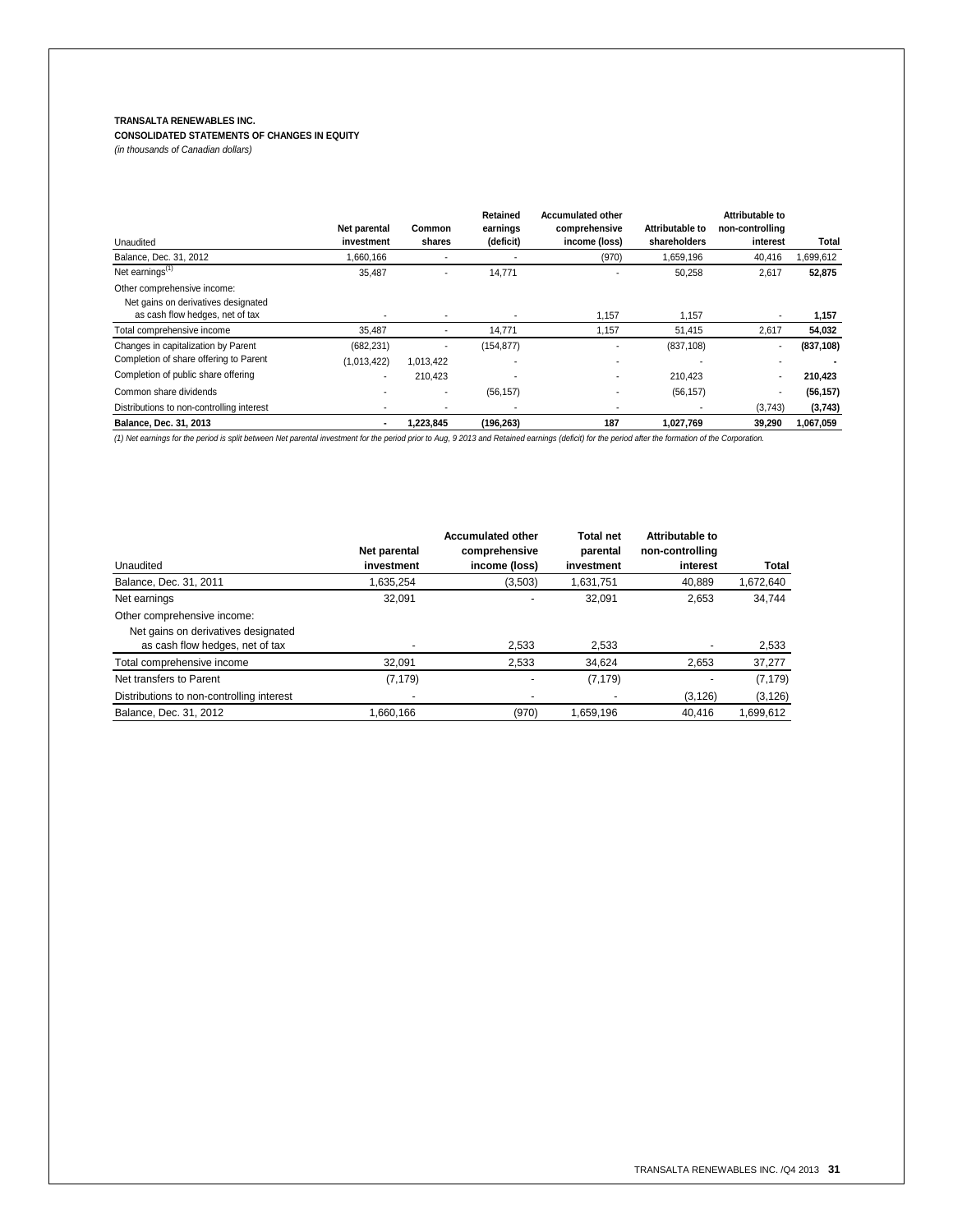# **TRANSALTA RENEWABLES INC. CONSOLIDATED STATEMENTS OF CASH FLOWS**

*(in thousands of Canadian dollars)*

| Unaudited                                                                     | 3 months ended Dec. 31 |           | Year ended Dec. 31 |            |
|-------------------------------------------------------------------------------|------------------------|-----------|--------------------|------------|
|                                                                               | 2013                   | 2012      | 2013               | 2012       |
| <b>Operating activities</b>                                                   |                        |           |                    |            |
| Net earnings                                                                  | 16,340                 | 19,413    | 52,875             | 34.744     |
| Depreciation and amortization                                                 | 20,759                 | 18,447    | 76,589             | 74,030     |
| Gain on sale of assets                                                        |                        | 13        |                    | (2,987)    |
| Accretion of provisions                                                       | 208                    | 183       | 848                | 730        |
| Decommissioning and restoration costs settled                                 |                        |           |                    | (115)      |
| Deferred income tax expense                                                   | 7,327                  | 6,192     | 17,994             | 12,813     |
| Unrealized foreign exchange (gain) loss                                       | 96                     | 1,376     | 785                | (568)      |
| Unrealized (gain) loss from risk management activities                        | 56                     | (962)     | (49)               | (1,054)    |
| Provisions                                                                    |                        |           |                    | (100)      |
| Asset impairment charges                                                      |                        |           | 3,663              | 13,000     |
| Deferred credits                                                              |                        | (52)      |                    | (283)      |
| Other non-cash items                                                          | 281                    | (249)     | 1,252              | 919        |
| Cash flow from operations before changes in working capital                   | 45,067                 | 44,361    | 153,957            | 131,129    |
| Change in non-cash operating working capital balances                         | (7, 369)               | (7,790)   | 7,879              | (14,215)   |
| Cash flow from operating activities                                           | 37,698                 | 36,571    | 161,836            | 116,914    |
| <b>Investing activities</b>                                                   |                        |           |                    |            |
| Additions to property, plant, and equipment                                   | (11, 786)              | (65, 463) | (46, 798)          | (165, 377) |
| Additions to intangibles                                                      |                        |           |                    | (422)      |
| Proceeds on sale of assets                                                    |                        | 23        |                    | 287        |
| Investment in preferred shares                                                | (109, 695)             |           | (109, 695)         |            |
| Change in other assets                                                        |                        | (620)     |                    | 210        |
| Realized risk management gain (loss)                                          | 763                    | 3,151     | 3,180              | (2, 185)   |
| Change in non-cash investing working capital balances                         | 8,362                  | 20,267    | (13, 893)          | 10,933     |
| Other                                                                         |                        |           | 162                |            |
| Cash flow used in investing activities                                        | (112, 356)             | (42, 642) | (167, 044)         | (156, 554) |
| <b>Financing activities</b>                                                   |                        |           |                    |            |
| Increase in (repayment of) net parental investment and related party advances |                        | 8,441     | (56, 762)          | 43,512     |
| Issuance of long-term debt                                                    | 108,895                |           | 108,895            |            |
| Long-term debt repayments                                                     |                        | (93)      |                    | (526)      |
| Net proceeds on issuance of common shares                                     |                        |           | 206,898            |            |
| Repayment of closing and acquisition notes to TransAlta                       |                        |           | (208,000)          |            |
| Dividends paid on common shares                                               | (21, 501)              |           | (26, 920)          |            |
| Distributions to non-controlling interest                                     | (971)                  | (1,401)   | (3,743)            | (4, 131)   |
| Cash flow from financing activities                                           | 86,423                 | 6,947     | 20,368             | 38,855     |
| Increase (decrease) in cash and cash equivalents                              | 11,765                 | 876       | 15,160             | (785)      |
| Cash and cash equivalents, beginning of period                                | 6,600                  | 2,329     | 3,205              | 3,990      |
| Cash and cash equivalents, net of bank overdraft, end of period               | 18,365                 | 3,205     | 18,365             | 3,205      |
| Cash income taxes paid                                                        | 195                    | 189       | 802                | 1,256      |
| Cash interest paid                                                            | 7,588                  | 7,470     | 29,901             | 29,149     |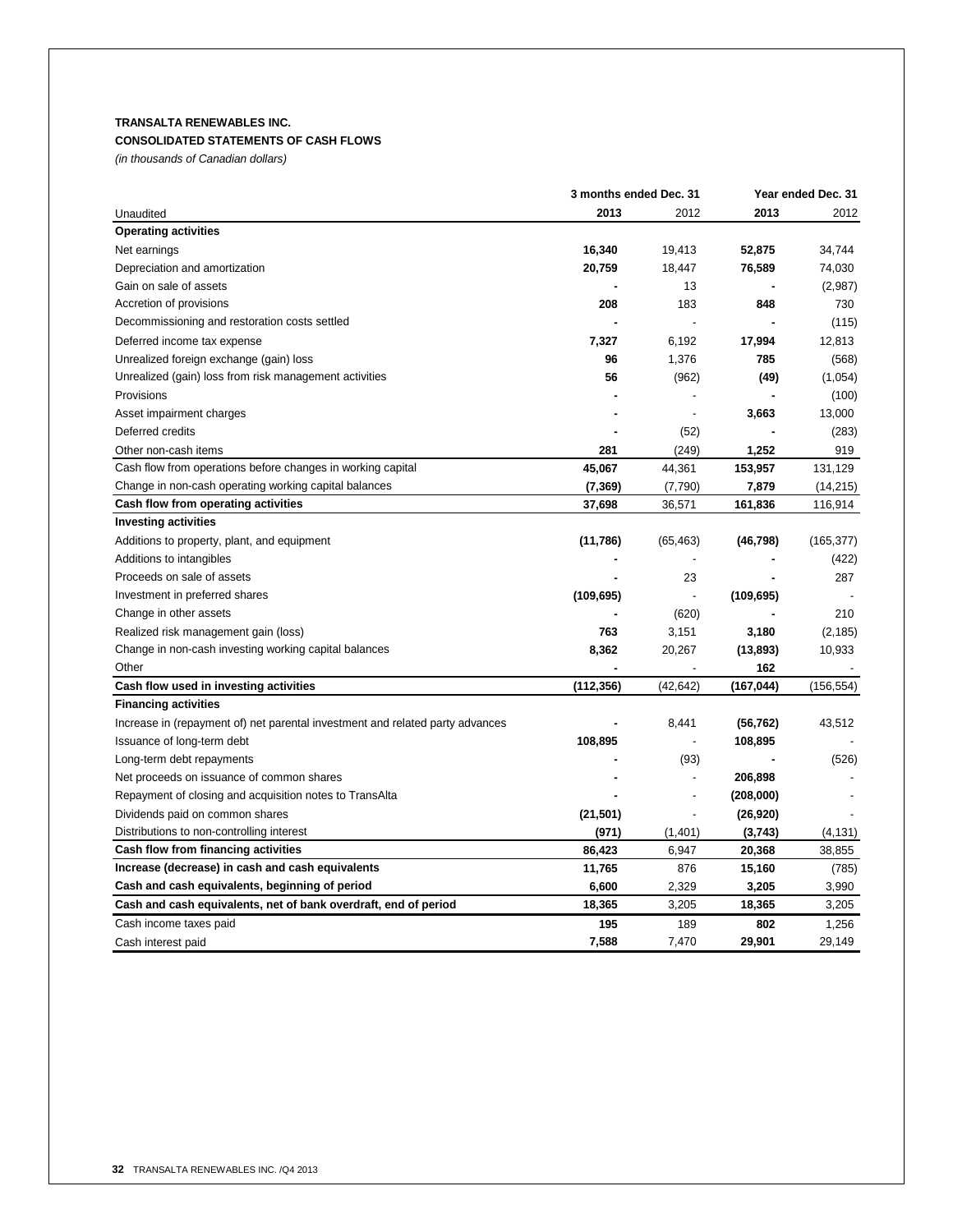#### **G L O S S A R Y O F K E Y T E R M S**

**Amortizing Term Loan** - A \$200 million, unsecured, Amortizing Term Loan from TransAlta.

**Capacity** - The rated continuous load-carrying ability, expressed in megawatts, of generation equipment.

Force Majeure – Literally means "greater force". A force majeure clause excuses a party from liability if an unforeseen event beyond the control of that party prevents it from performing its obligations under the contract.

**Gigawatt** - A measure of electric power equal to 1,000 megawatts.

**Gigawatt Hour (GWh)** - A measure of electricity consumption equivalent to the use of 1,000 megawatts of power over a period of one hour.

**Greenhouse Gas (GHG)** - Gases having potential to retain heat in the atmosphere, including water vapour, carbon dioxide, methane, nitrous oxide, hydrofluorocarbons, and perfluorocarbons.

**Megawatt (MW)** - A measure of electric power equal to 1,000,000 watts.

**Megawatt Hour (MWh)** - A measure of electricity consumption equivalent to the use of 1,000,000 watts of power over a period of one hour.

**Net Maximum Capacity** - The maximum capacity or effective rating, modified for ambient limitations, that a generating unit or power plant can sustain over a specific period, less the capacity used to supply the demand of station service or auxiliary needs.

**PPA –** A power purchase and sale agreement between a power generator and a third party acquirer of electricity

**Renewable Power** - Power generated from renewable terrestrial mechanisms including wind, hydro, geothermal, and solar with regeneration.

**Reserve Margin** – An indication of a market's capacity to meet unusual demand or deal with unforeseen outages/shutdowns of generating capacity.

**TransAlta PPAs –** PPAs between TransAlta and the Corporation providing for the purchase by TransAlta, for a fixed price, all of the power produced by certain wind and hydro facilities. The price payable by TransAlta for output is \$30.00/MWh for wind facilities and \$45.00 per MWh for hydro facilities, which amounts are adjusted annually for changes in the Consumer Price Index.

**Unplanned Outage** - The shutdown of a generating unit due to an unanticipated breakdown.

**Working Capital Credit Facility -** A \$100 million unsecured working capital credit facility with TransAlta. The facility is available for general corporate purposes including financing ongoing working capital requirements.

**Wyoming Wind Acquisition Loan** – A U.S.\$102 million unsecured loan from TransAlta to fund the acquisition of the economic interest in the 144 MW wind farm in Wyoming.

**Wyoming Wind Preferred Shares** – A U.S.\$102.7 million investment in Class A Preferred Shares of a TransAlta subsidiary to acquire the economic interest in the 144 MW wind farm in Wyoming.